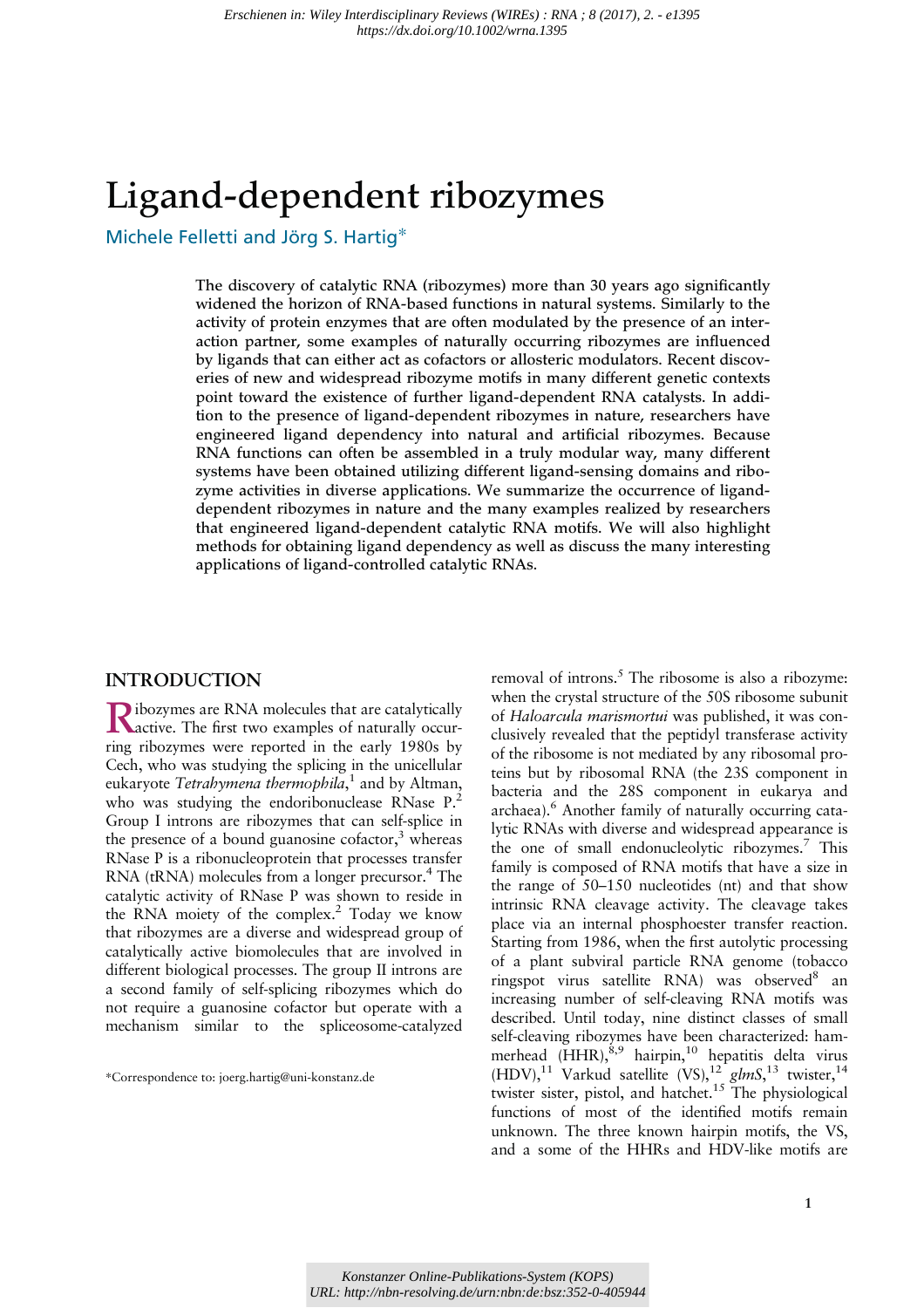involved in the processing of concatemeric copies of RNA genomes of subviral particles (viroids, satellites, and HDV).<sup>7</sup> Moreover, many HHR and HDV-like ribozymes were found, respectively, in short interspersed nuclear elements (SINE) and long interspersed nuclear elements (LINE), implicating a role in the transposition process.<sup>7,16,17</sup> Some HHRs were found in intronic sequences indicating a potential role in messenger RNA (mRNA) processing.<sup>18</sup> Remarkably, the bacterial *glmS* ribozyme facilitates a riboswitchbased negative feedback regulation of the biosynthesis of an important precursor for the bacterial cell wall.<sup>19</sup> All natural ribozymes described until now catalyze phosphodiester cleavage or ligation reactions, with the important exception of the ribosome, which catalyzes peptide bond formation.20 Nevertheless, RNA and DNA are potentially capable of catalyzing a broad spectrum of reactions: in addition to the naturally occurring catalytically active motifs, an outstanding number of artificial ribozymes and deoxyribozymes (or DNAzymes) were developed within the past 25 years. The first artificial ribozyme was reported in 1990.21 Since that time, *in vitro* selection has been used to generate many artificial ribozymes with a wide range of catalytic activities.22

Similar to protein enzymes, the catalytic activity of ribozymes can be regulated by external stimuli. While only a few examples of naturally occurring ribozymes being regulated by external stimuli are known, a huge diversity of engineered ribozymes has been developed to respond to molecular interactions in the last decades. In principle, the catalytic activity of such ribozymes can be modulated using different types of stimuli. Most of the time, the regulation is realized using ligands as modulators. The identity of such activity-modulating ligands can vary from monoatomic ions, organic compounds of low and intermediate molecular weight, peptides, proteins, to oligonucleotides. However, examples of light- and temperature-dependent ribozymes have been reported as well.<sup>23-26</sup> Allosteric control of ribozymes can be artificially achieved by connecting an aptamer to the catalytically active motif, thereby generating a so-called aptazyme. Aptamers are nucleic acid motifs that are able to bind a ligand with high affinity and specificity. In case of an aptazyme, binding of the ligand to the aptamer induces a conformational change that modulates the activity of the catalytic domain. This review focuses on both natural as well as artificial ligand-dependent ribozymes, discussing their potential biological functions, the methods for their generation, and the possible applications. The study on ligand-dependent ribozymes contributes significantly to our understanding of the functional roles of noninformational RNAs.<sup>27</sup> In addition, the engineering endeavors provide innovative tools for biotechnological applications such as the development of RNA-based biosensors and artificial genetic switches. These tools open up new possibilities for future diagnostic and therapeutic strategies.

# **NATURALLY OCCURRING LIGAND-DEPENDENT RIBOZYMES**

Many naturally occurring ribozymes carry out their biological functions taking advantage of interactions with different classes of molecular partners. In this regard, we can distinguish three general situations. In the first case, the molecular partner is a real cofactor that is needed to carry out the chemical reaction catalyzed by the ribozyme. Some examples are the group I introns, the *glmS* ribozyme (see discussion below), and the HDV ribozyme, which uses  $Mg^{2+}$  ions for both the deprotonation of the nucleophile and the stabilization of the phosphorane transition state during the *trans*-esterification reaction.<sup>28</sup> In the second case, the molecular partners are proteins (sometimes dispensable) that are associated with the ribozyme and that can have either structural or regulatory roles. Some examples are the RNase P ribozyme, some group I introns (see discussion below), and the ribosome.<sup>29</sup> Finally, we have one case of a group I intron in which the ligand regulates ribozyme activity in a truly allosteric manner (see below).

The RNase P ribozyme is found in bacteria, archaea, and eukaryotes and it is composed of a conserved RNA subunit of 350–400 nucleotides and one or more protein partners.<sup>4</sup> Similarly to other ribozymes, the RNase P ribozyme also requires divalent ions, preferably  $Mg^{2+,30}$  Under high ionic strength conditions, the RNase P RNA can catalyze *in vitro* the tRNA processing independently of proteins.<sup>2</sup> However, the protein greatly increases the rate of the reaction.<sup>31</sup> In bacteria the protein partner is a small protein of 14 kDa (RnpA) that stabilizes the active RNA conformation, helps substrate recognition, and metal ion binding.<sup>4</sup> The minimal holoenzyme of archaea and eukaryotes includes at least four conserved proteins.<sup>32</sup> Human and yeast RNase P can present up to 10 protein partners.<sup>4,32</sup> The roles of the protein component in eukaryotes remain unclear: they are probably involved in the stabilization of the tertiary interaction of the RNA component, in the regulation and intracellular localization of the enzyme, and in the processing of different types of RNA substrates.<sup>4</sup> Moreover, the protein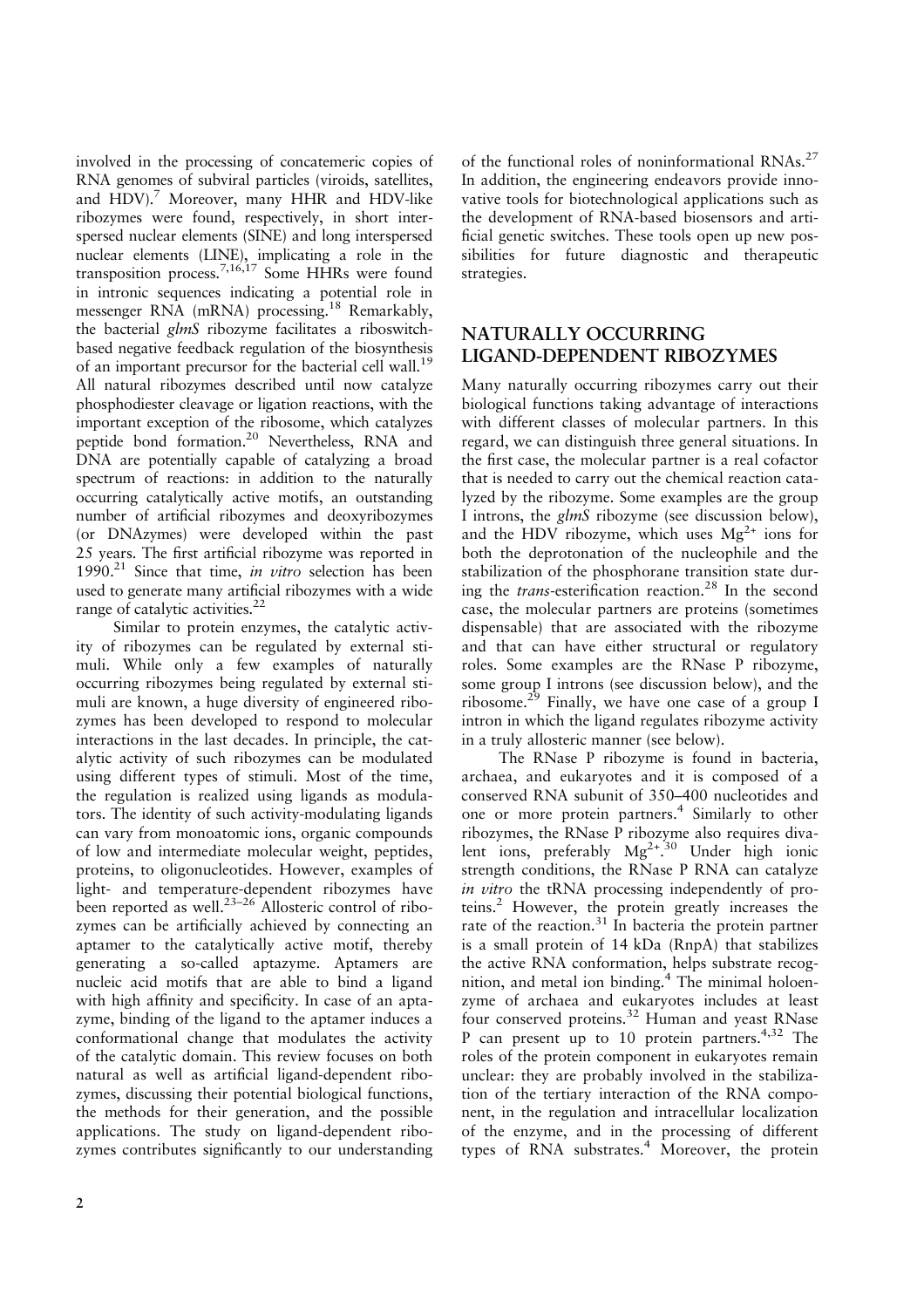component of the human RNase P is essential in the activation of transcription by RNA polymerases I and III.<sup>33,34</sup> RNase P was shown to be involved in the maturation of different RNAs apart from tRNAs [e.g., ribosomal RNAs (rRNAs), protein-coding mRNAs, transfer-messenger RNA (tmRNA), riboswitches, viral RNA, and small nucleolar RNAs (snoRNAs)].<sup>4</sup> Protein-only RNase P was also reported in eukaryotic organelles (chloroplast and mitochondria) and in the nuclei of *Arabidopsis thaliana* and *Trypanosoma brucei*. 35

The family of group I intron ribozymes that promote self-splicing activity utilizes guanosine derivatives such as GTP as cofactors<sup>36</sup> (Figure 1(a)). Group I introns are found in bacteria, mitochondrial and chloroplast genomes of some eukaryotic organisms (fungi, plants, and unicellular eukaryotes), and in the rRNA genes of the nuclear genome of some unicellular eukaryotes. $37$  The first motif was discovered within the ribosomal RNA of *T*. *thermophila*. Here, the 414 nucleotides long intron is removed autonomously from a 6.4-kbp precursor to obtain the  $26S$  rRNA.<sup>1</sup> The product of the first self-splicing is catalytically active and can act as a ribozyme as well, undergoing multiple rounds of self-splicing.<sup>3</sup> Although *in vitro* the splicing reaction of the group I introns does not require additional factors, it is thought that *in vivo* further protein factors could be required. $3$  For instance, it was shown that the activity of the mitochondrial group I intron in *Aspergillus nidulans* is facilitated by the maturase I-AniI.<sup>38</sup>

Apart from the widespread occurrence of selfsplicing group I introns, a rare example of a truly allosteric group I self-cleaving intron was discovered in *Clostridium difficile* by Breaker and coworkers.<sup>39</sup> In addition to GTP, the activity of this self-splicing intron was shown to be regulated by cyclic-di-GMP (c-di-GMP). The cyclic dinucleotide is a ubiquitous bacterial second messenger that plays important roles in facilitating adaptation and life style changes.<sup>40</sup> It was noted that an aptamer recognizing c-di-GMP in certain riboswitches was found to be associated with the group I intron. In the absence of c-di-GMP the ribozyme-processed mRNA lacks a ribosome-binding site (RBS; Figure 1(b)), whereas in the presence of cdi-GMP the ribozyme selects an alternative splice site. This modulation results in the production of the fully spliced RNA containing a strong RBS and start codon (Figure 1(b)). The combination of a c-di-GMP aptamer and the group I intron as expression platform represents an interesting example of a riboswitch that switches on self-splicing to yield a functional mRNA in response to c-di-GMP.39 Moreover, it exemplifies that nature as well makes use of the highly modular architecture of functional RNAs for the conditional control of fundamental processes such as gene expression.

Another important example of a natural liganddependent ribozyme that acts as riboswitch is the bacterial *glmS* motif. The *glmS* ribozyme was discovered as a conserved element residing in the 5'-UTR of the *glmS* mRNA in many Gram-positive bacteria including *Bacillus subtilis*. Later, comparative sequence analyses revealed that the *glmS* ribozymes have a broader phylogenetic distribution (including representatives found in the Deinococcus-Thermus phylum).<sup>41</sup> The *glmS* gene encodes the glutamine: fructose-6-phosphate amidotransferase, an enzyme that generates glucosamine-6-phosphate (GlcN6P) from fructose-6-phosphate and glutamine. GlcN6P is an important precursor in the biosynthesis of the bacterial cell wall. The self-cleavage of the *glmS* RNA motif was shown to be promoted by GlcN6P.<sup>13</sup> The crystal structures of the *glmS* ribozyme in the absence and in the presence of GlcN6P revealed that the nucleophile (2'O) and leaving group are already aligned prior to ligand binding, indicating an outstandingly rigid structure of the active site and the metabolite-binding pocket.<sup>42</sup> However, the cleavage reaction is very slow in the absence of the GlcN6P. In fact, the ligand was shown to be directly involved in the catalytic mechanism with its protonated amino group acting as the general acid and its C1-OH stabilizing the negative charge developing on the scissile phosphate.<sup>42</sup> Hence, the GlcN6P acts as a cofactor rather than an allosteric effector of ribozyme catalysis.43 This is in contrast to most other riboswitch mechanisms where ligand binding to the aptamer domain alters gene expression via a rearrangement in the expression platform. The mechanistic basis of the ribozyme's impact on gene expression was described subsequently by Winkler and coworkers.<sup>19</sup> They found that the GlcN6P-induced cleavage within the 5'-UTR of the *glmS* mRNA results in a destabilization and degradation of the message by the RNA 5'exonuclease RNase J (Figure 1(c)).

In principle, with the exception of the rare c-di-GMP-dependent group I intron, all naturally occurring ligand-dependent ribozymes known to date rely on molecular interaction partners (metal ions, guanosine, GlcN6P, RNase P, and ribosomal proteins) that act as cofactors rather than allosteric modulators. In addition, it was shown that RNA-targeting antibiotics can modulate (i.e., most often inhibit) ribozyme activities.44,45 Most prominently, the ribosome is a major target of antimicrobial compounds.<sup>46</sup> Small endonucleolytic ribozymes such as the HHR have been described as targets of antibiotics as well.<sup>47,48</sup>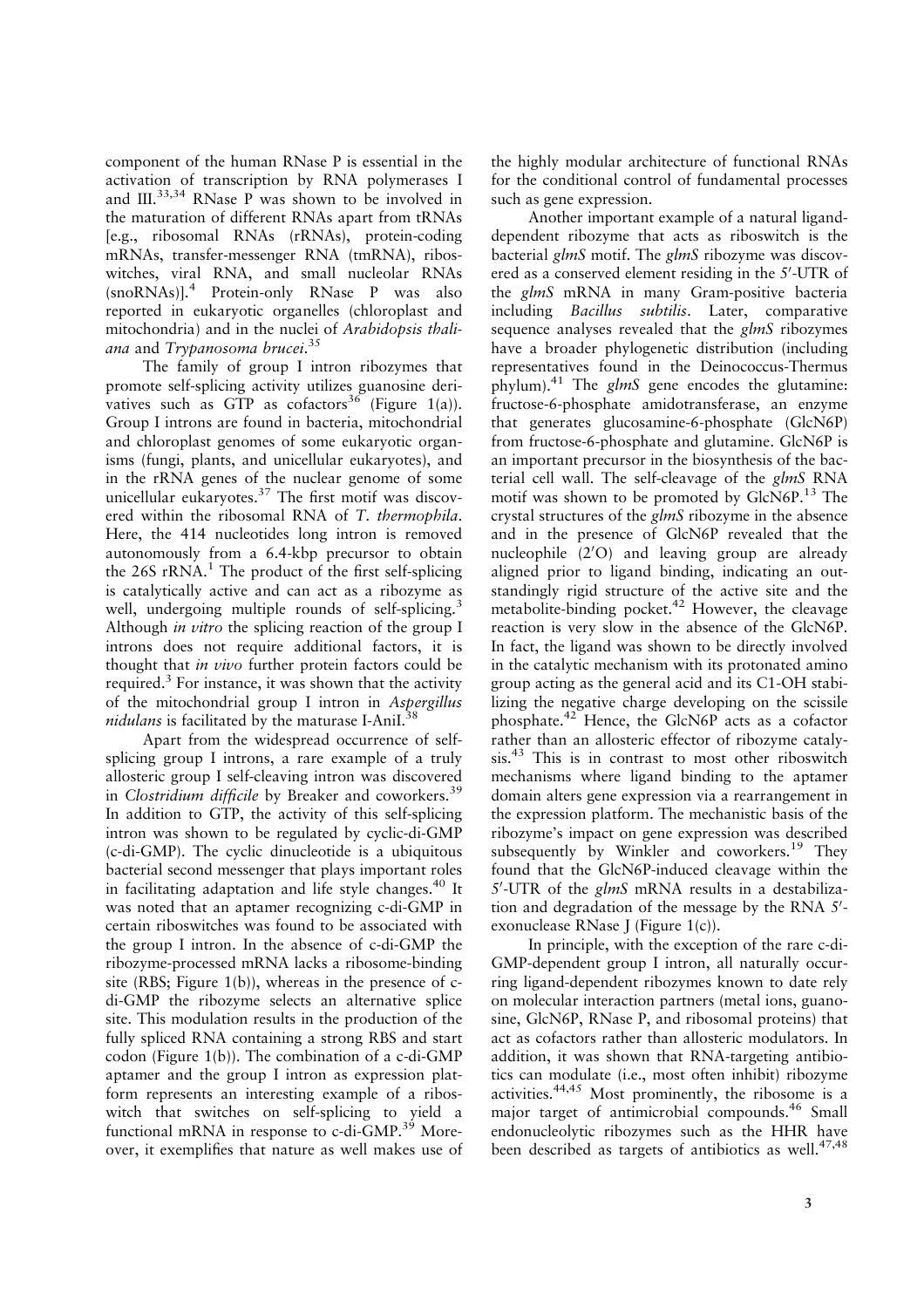



**AUG AUG**

3′ 3′

**FIGURE 1** | Legend on next page.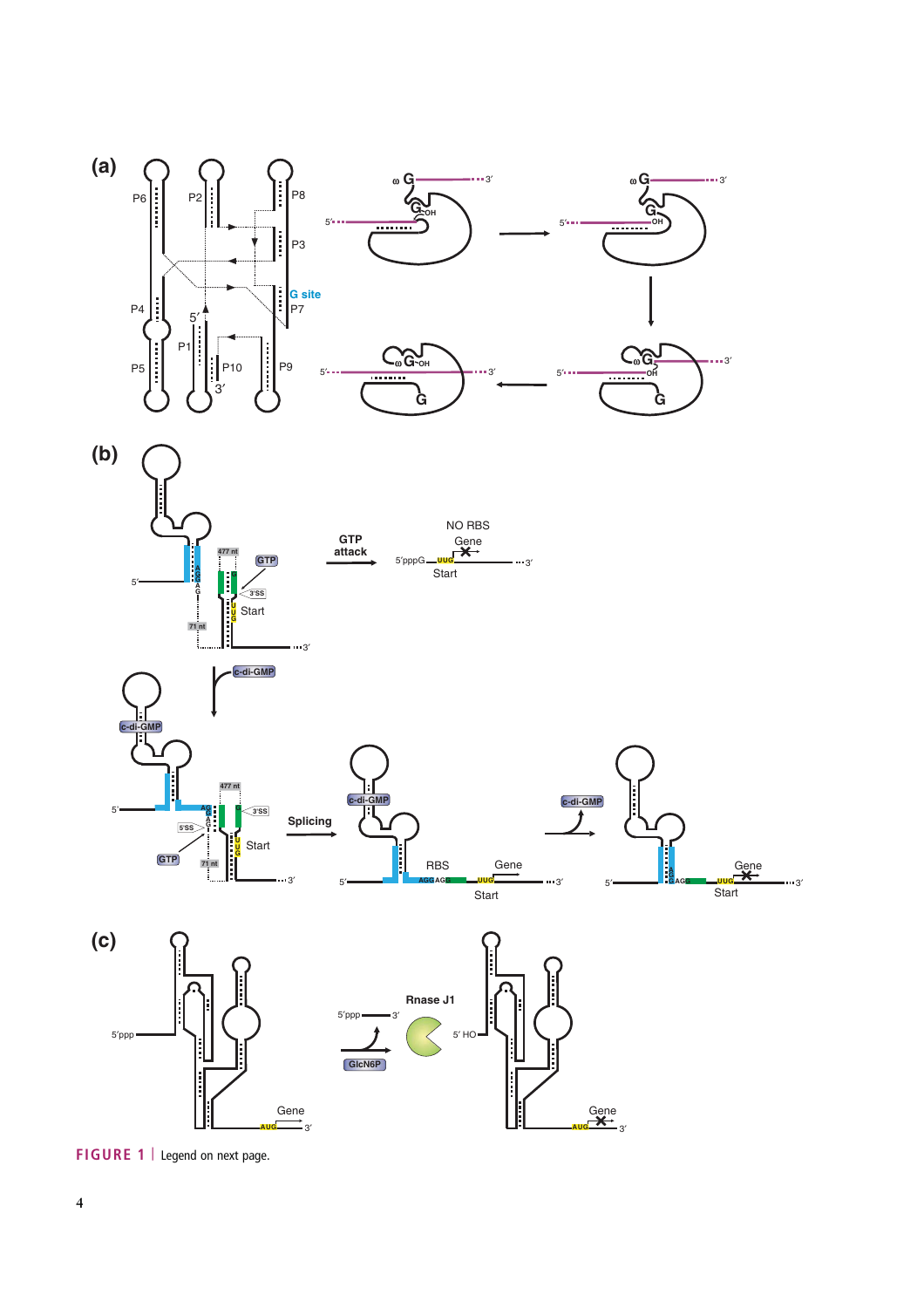In this regard, HHR inhibitors were used for constructing early examples of ribozyme-based switches of gene expression (for more details see below).<sup>49</sup> In conclusion, currently only a few examples of naturally occurring ligand-dependent ribozymes have been described. However, it has been speculated recently that the large variety and widespread distribution of ribozymes and candidate riboswitches will very likely reveal more examples of ligand-dependent ribozymes occurring in nature.14,50,51

# **ARTIFICIAL LIGAND-DEPENDENT RIBOZYMES**

In parallel to the discovery of naturally occurring ligand-dependent ribozymes, researchers have generated a huge diversity of catalytic motifs whose activity is artificially controlled by different types of stimuli.<sup>23</sup> The first example of a designed modulation of the ribozyme activity was reported in  $1995$ .<sup>52</sup> Here the control of the catalytic activity was performed through an effector and a facilitator DNA oligonucleotide that permitted the formation of a correctly folded and catalytically active form of the HHR. In the same year the first modulation of a hairpin ribozyme was realized by connecting an RNA domain binding to the bacteriophage R17 coat protein to the catalytic motif. $53$  Protein binding enhanced the cleavage rate of the hairpin ribozyme twofold and the ligation reaction 16-fold. The protein-binding domain was introduced in the form of an extension of helix 4 of the hairpin ribozyme. Since then, huge efforts were put into the development of catalytic RNA motifs that could be employed to detect and respond to different types of ligands in the test tube (*in vitro*) and in cells or even whole organisms (*in vivo*). Although many early artificial ligand-dependent ribozymes were certainly constructed with both *in vitro* and *in vivo* applications in mind, the first achievements in this field were demonstrated *in vitro*. It was soon realized that ligand-dependent ribozymes are innovative tools with potential uses as basic components in biosensors for environmental monitoring and diagnostic as well as potential therapeutic purposes. However, it turned out that many ligand-dependent ribozymes were not easily transferred from the test tube to function within cellular environments. Recent efforts are often focused on the generation of ligand-dependent ribozymes specifically for their application *in vivo*. This is why we structured the following content into ribozymes developed for *in vitro* and *in vivo* applications. We will discuss artificial ligand-dependent ribozymes responding to different ligands with a particular attention to the methods for obtaining ligand dependency and we will describe possible dependency and we will describe possible applications.

# **Artificial Ligand-Dependent Ribozymes** *In Vitro*

Apart from the early examples mentioned above, a first group of ligand-dependent ribozymes, called aptazymes (i.e., ribozymes coupled with aptamers that recognize small molecular ligands or proteins), were systematically developed starting in 1997.<sup>5</sup> Aptazymes present a tripartite functional organization (Figure 2): a sensor domain (which is responsible of the binding of the effector molecule), an actuator or catalytic domain (the ribozyme), and the so-called communication module, a bridge element that connects the sensor and the actuator domains.<sup>54</sup> The communication module is responsible for transmitting the information of ligand binding from the sensor domain to the catalytic domain. It assumes a critical role because it determines whether the molecular stimulus will behave as an inducer or a repressor via either stabilization or destabilization of the catalytic domain.

Ribozymes can easily be engineered in a way to be modulated by oligonucleotide effectors. Similar to small molecule- and protein-sensing aptazymes, such systems can be used for analytical purposes. However, there are important differences concerning the design of such functional motifs because the strict separation of sensor and catalytic domains and their connection

**FIGURE 1 |** Naturally occurring ligand-dependent ribozymes. (a) Group I intron ribozymes promote self-splicing activity using guanosine nucleotides as cofactors. The consensus secondary structure of the group I introns consists of 10 paired regions (P1–P10). The guanosine cofactor (G) binds to the G site located in helix P7 (in blue). The processing of the group I introns starts with the nucleophilic attack of the 3'-OH of the exogenous G cofactor to the phosphodiester bond at the 5' splice site (5'SS) in P1. The terminal G (ωG) of the intron replaces the G cofactor in the G site. Afterward a second trans-esterification takes place with the 3'-OH of the upstream exon attacking the phosphodiester bond in the 3' splice site (3'SS), leading to the ligation of the two exons. (b) Mechanism of gene regulation by the c-di-GMP-dependent group I intron of *Clostridium* difficile. In the absence of c-di-GMP (top) the GTP cofactor attacks the 3'SS generating an mRNA that lacks a ribosome-binding site (RBS). In the presence of c-di-GMP (bottom) the ribozyme selects alternative splice sites (5'SS and 3'SS). The splicing results in the production of an mRNA containing a strong RBS and start codon (UUG). (c) The *glmS* ribozyme exhibits self-cleavage in the presence of glucosamine-6-phosphate (GIcN6P), which is used as a cofactor. The cleavage of the mRNA generates a free 5' hydroxyl group that allows mRNA degradation by RNase J.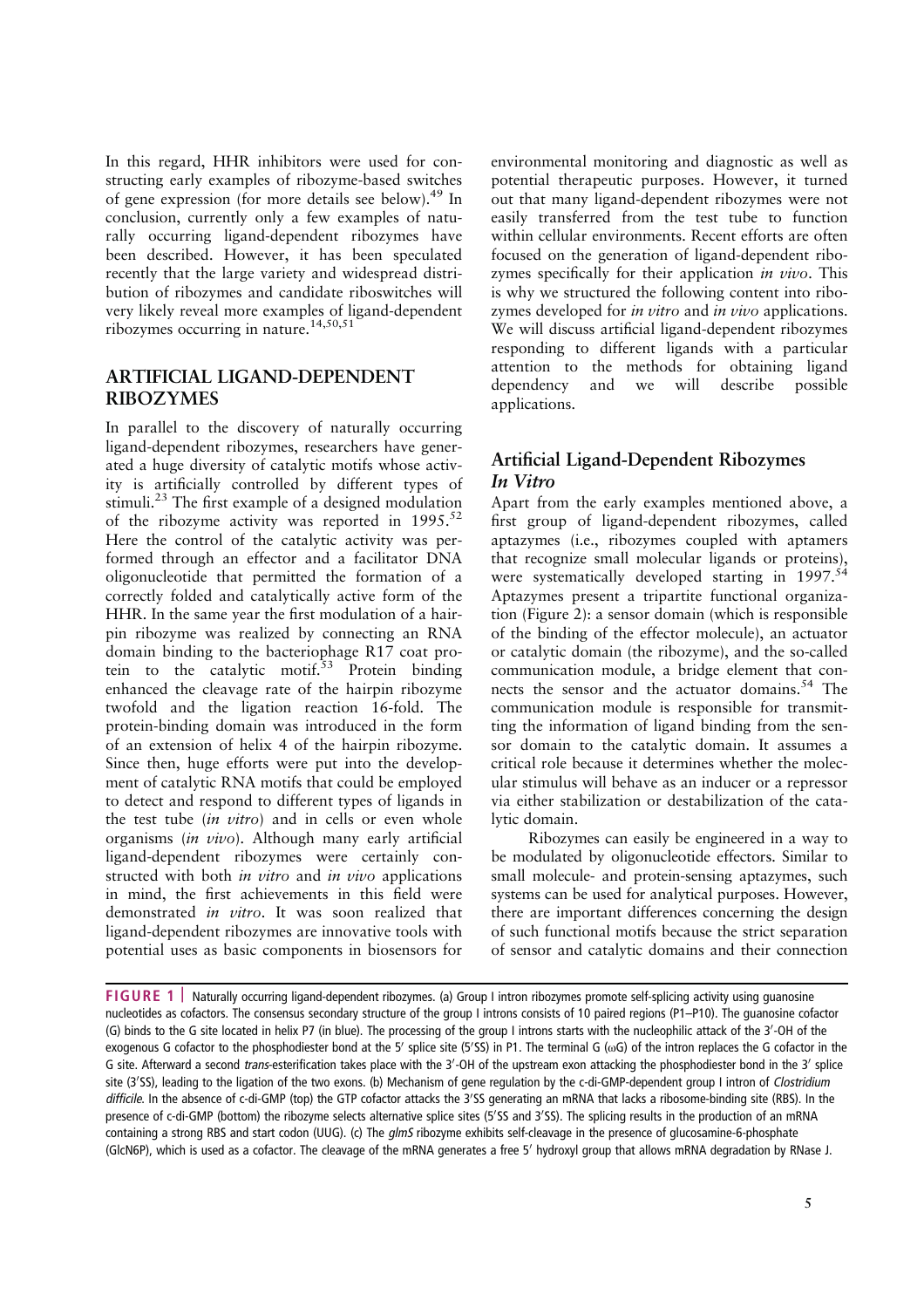

**FIGURE 2** | Tripartite organization of aptazymes. The actuator domain, here a hammerhead ribozyme, is represented in black. The cleavage site is indicated with a gray arrowhead. The sensor domain and the effector ligand are represented in light and dark blue, respectively. The communication module, which functionally connects the actuator and the sensor domain, is displayed in gray.

utilizing a communication module is not necessary. This is due to the fact that molecular interactions can be designed following simple Watson–Crick base pairing rules, allowing to easily program interactions of ribozymes with effector oligonucleotides.

# *In Vitro* **Generation of Aptazymes**

As the generation of the communication module is a critical step in aptazyme development, different experimental approaches have been developed. A general method for obtaining aptazymes was described for the first time in the pioneering work of Tang and Breaker.<sup>54</sup> ATP-dependent aptazymes based on a minimal *in trans*-cleaving HHR were generated using a so-called modular rational design approach. It allows integrating the different functional domains by taking advantage of the modular nature of functional RNAs by using in a judicious way Watson–Crick base-pairing rules and considerations about thermodynamic stability of RNA duplexes and their conformational changes. In this way, many rationally designed aptazymes detecting several different types of ligands were generated *in vitro* based on the HHR,  $54,55$  HDV,  $56$  as well as artificial ribozymes.<sup>57-59</sup> Moreover, the modular rational design approach can be assisted by computational methods.<sup>60,61</sup>

After these initial studies the field moved rapidly toward more combinatorial designs that require less *a priori* knowledge regarding the structure and conformational changes of the RNA motifs utilized. The first *in vitro* selection method was presented by Soukup and Breaker to isolate flavin mononucleotide  $(FMN)$ -dependent aptazymes.<sup>62</sup> In this iterative approach, the different populations (catalytically active or inactive) of ribozymes were separated using polyacrylamide gel electrophoresis (PAGE). According to this protocol, the first step is the generation of a pool of RNA molecules in which the ribozyme and the aptamer domains are connected by a number of randomized nucleotides. To isolate communication modules that direct allosteric induction, first a negative selection is performed in which the RNAs that cleave in the absence of the ligand are removed. The pool fraction that remained uncleaved during the first selection is subjected to a positive selection in the presence of the ligand in which only the motifs that perform cleavage are retained. To isolate communication modules that direct allosteric inhibition, the pool was transcribed in the presence of the ligand and only the motifs that are not cleaved are selected (negative selection). The remaining RNA precursors are then subjected to positive selection in the absence of ligand. After multiple rounds of selection, highly sensitive aptazymes that are positively or negatively controlled by the ligand were generated. The selected communication modules could be used in a modular fashion in order to rapidly generate new aptazymes simply by swapping the respective sensor domains (demonstrated for theophylline and ATP aptamers) and conserving the catalytic and communication module domains. *In vitro* selection approaches can be used also to generate new ligand-binding domains. For this purpose, mutations<sup>63</sup> or randomized sequences $^{64,65}$  can be introduced into the sensor domain of a functional aptazyme. Then the selection of new ligand-binding domain can be performed based on the modulation of a catalytic activity of the ribozyme. Rational design and *in vitro* selection approaches can be combined assembling in a modular way actuators and sensor domains via previously selected communication modules.<sup>66-68</sup>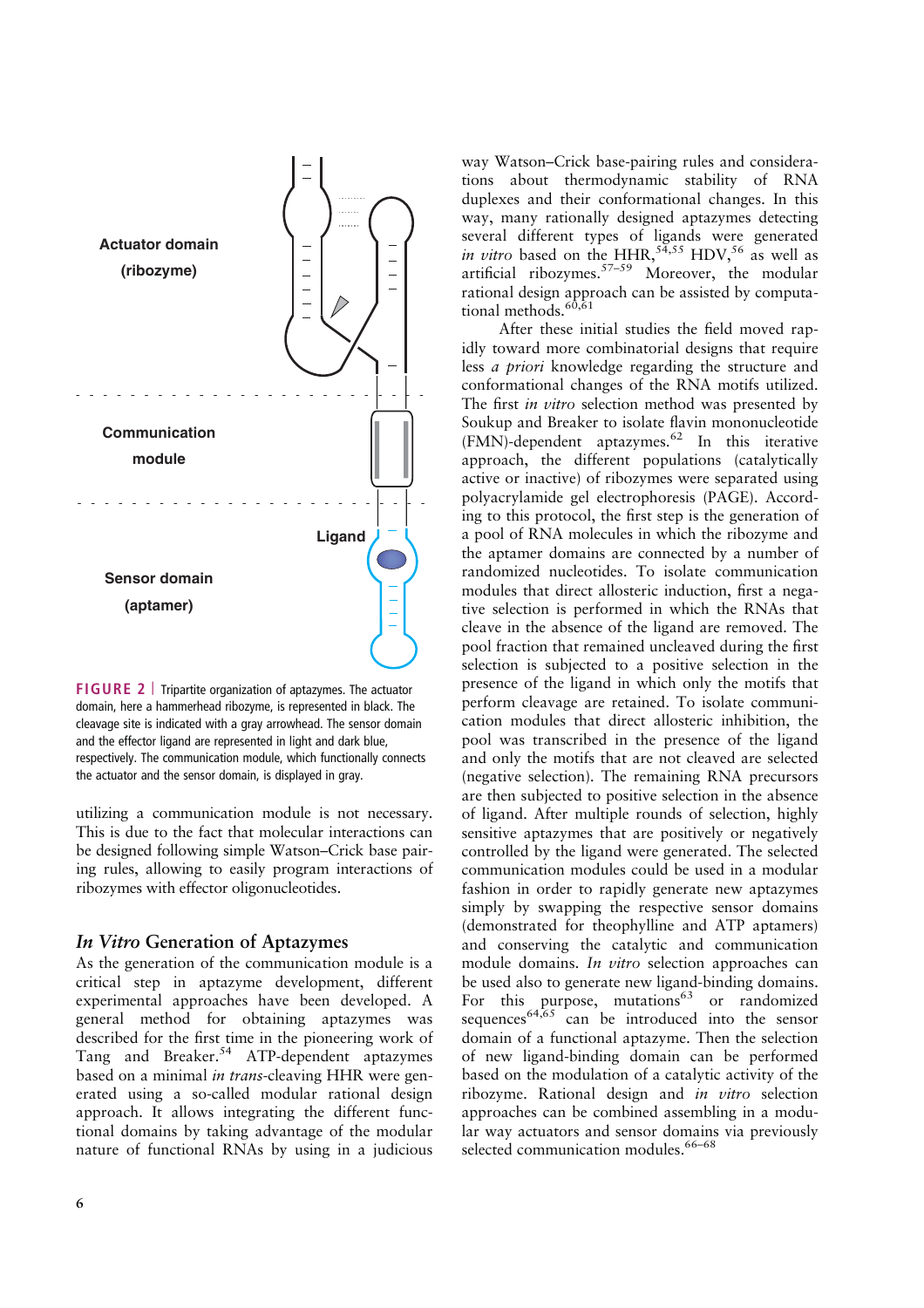*In vitro* selection and mixed approaches proved to be very successful because they allowed the generation of a broad variety of aptazymes active *in vitro* using different types of actuator platforms (e.g., HHR,  $62-64,69$  hairpin,<sup>70</sup> HDV, X motif, group I intron,<sup>68</sup> and artificial ribozymes).<sup>71</sup> An interesting application of this approach was described by Sen and coworkers who used an *in vitro* selected aptamer specific for binding one but not the other of two isomers of a photoconvertible compound for the construction of an allosteric HHR whose catalysis is controlled by irradiation with visible versus ultraviolet light.<sup>72</sup>

# **In Vitro** *Applications of Aptazymes and Readouts*

The second critical aspect of using aptazymes for most *in vitro* applications is the functional connection of the modulated ribozyme catalytic activity to a readout that quantitatively reports the binding of the ligand to the nucleic acid. In first proof-of-concept studies, the aptazymes were catalyzing cleavage or ligation reactions and the binding of the ligand was evaluated by direct quantification of radioactively labeled products of the reactions. The immobilization of such aptazymes in arrays allowed the parallel analysis of several different analytes in a complex mixture<sup>73,74</sup> (Figure 3(a)). Detection of liganddependent cleavage or ligation reactions was also performed by quartz crystal microbalance  $(QCM)^{75}$ (Figure 3(b)) and cyclic voltammetry.<sup>76</sup> In addition, an example of an aptazyme that coverts a smallmolecule input into an RNA strand output through a cascade of enzymatic reactions was reported.<sup>77</sup> Amplification of the signal can be achieved using *in trans* constructs that allow multiple turnover reactions. Joyce and coworkers developed an advanced design in which two synthetic ligand-dependent ribozymes catalyze each other's synthesis using four RNA strands<sup>58</sup> (Figure 3(c)). The ligation reaction took place only in the presence of the ligand (theophylline or FMN) resulting in an amplification of the signal. This system can be regarded as performing a Boolean logical AND operation upon mixing theophylline- and FMN-dependent replicases.<sup>58</sup>

The catalysis of RNA cleavage and ligation reactions can be used to develop readout systems that monitor changes in activity by fluorescence using fluorescence resonance energy transfer (FRET) donor-acceptor dye pairs<sup>78</sup> (Figure 3(d)). This approach was used to develop functional assays based on aptazymes to detect posttranslational modifications of proteins,<sup>79</sup> protein kinase activity, $80$  and the presence of small molecules in solution.<sup>81</sup> Such

an approach allowed using HHR-based aptazymes not only to detect protein–nucleic acid and protein– protein interactions but also as sensors for highthroughput screening of small molecules that inhibit such interactions.<sup>55,82</sup> Ogawa and Maeda used aptazymes to regulate the state of aggregation of gold nanoparticles, thus inducing a visible color shift of the solution upon ligand binding<sup>83</sup> (Figure 3(e)). Using this approach, different logic gates were generated. Synthetic ribozymes that catalyze reactions other than phosphoester transfers can be used to develop readout systems that allow the direct detection of changes in substrate and product concentrations. Such an example is represented by a theophylline-responsive Diels– Alderase aptazyme that converts the fluorescent substrate anthracene in a nonfluorescent product upon ligand activation<sup>71</sup> (Figure 3(f)).

# **In Vitro** *Generation of Oligonucleotide-Dependent Ribozymes*

The design of oligonucleotide-dependent ribozymes is normally performed following simple Watson–Crick base-pairing rules. In the most common approach, a sensor domain is appended to the catalytic domain in a way that it forces the ribozyme to assume a catalytically inactive conformation. The effector oligonucleotide binds to the sensor domain, thereby disrupting the inhibitory structure and increasing the activity of the ribozyme (Figure  $4(a)$ ). A high diversity of positively regulated motifs able to sense oligonucleotides *in vitro* was generated using such general designs.52,84,85 An interesting complementation to this principle was introduced by Müller and coworkers with the inactivation of the hairpin ribozyme by mutating an essential nucleotide. The activity of the ribozyme was reestablished by addition of an effector oligonucleotide containing the correct sequence. The added RNA strand displaced the nonfunctional intramolecular strand from the hairpin, thereby activating the ribozyme<sup>86</sup> (Figure 4(b)). Although the concept is very appealing, such approaches are restricted to oligonucleotides that are to a large degree complementary to parts of the sequence of the catalytic domain. Because an interesting application of oligonucleotidedependent ribozymes is their utilization in nucleic acids detection, designs that allow flexibility in the choice of ligand sequences are desirable. More recent designs are proposed to be particularly flexible and modular with respect to the range of sequences to be detected $87-89$  (Figure 4(c)). Here, the sensor strand is not directly interacting with the catalytic domain, allowing the system to be adaptable to different target–effector sequences. Moreover, oligonucleotidemediated repression of the ribozyme activity was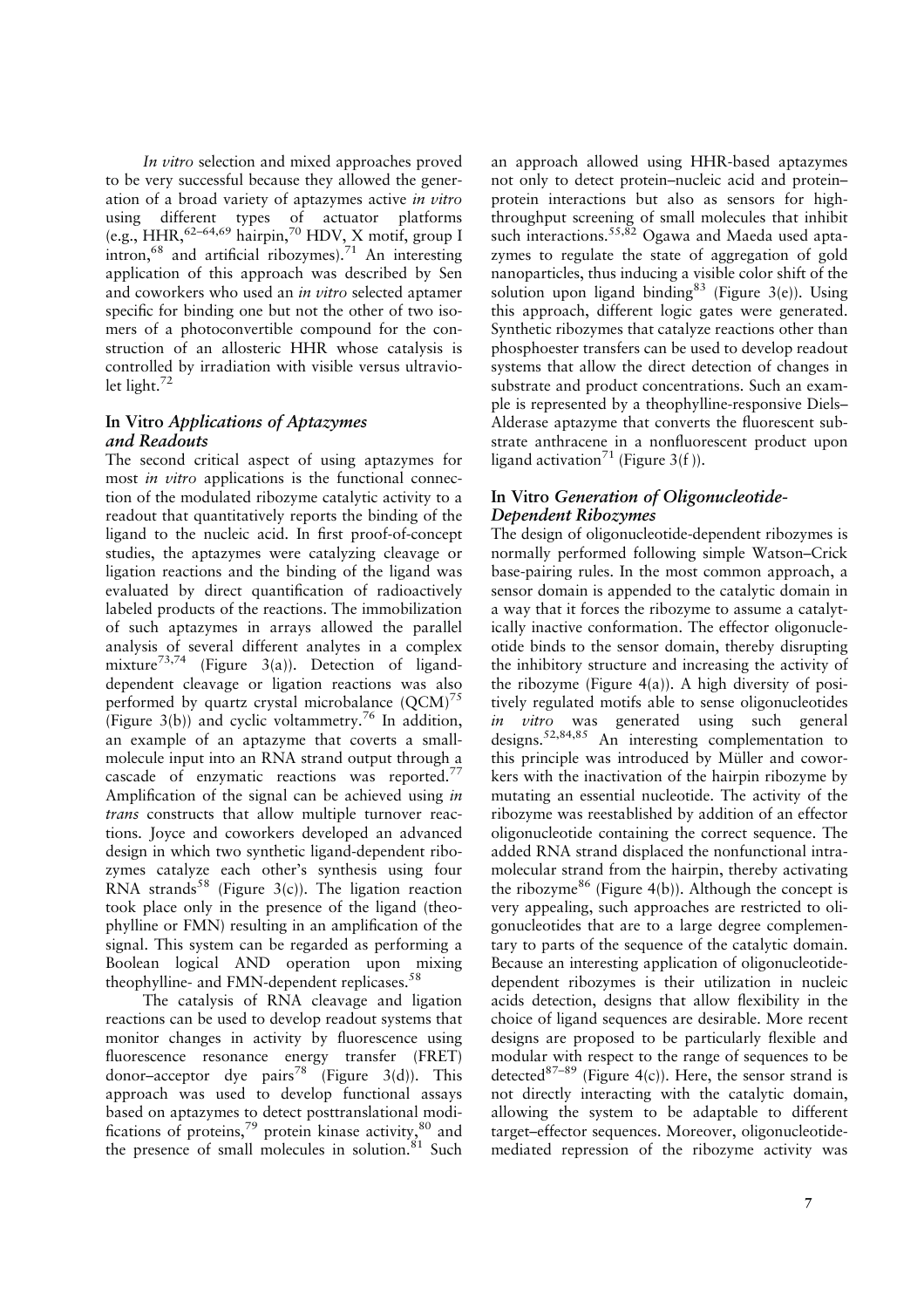

**FIGURE 3** | In vitro applications of aptazymes and readout systems. (a) Ligand binding induces the cleavage of a radioactively labeled RNA. The detection of the cleavage products is performed by polyacrylamide gel electrophoresis (PAGE) (bottom left) or on array (bottom right). The use of arrays allows the parallel analysis of different analytes in a mixture. (b) The detection of cleavage or ligation products can be performed by quartz crystal microbalance (QCM). (c) Amplification of the signal can be obtained using in trans constructs. An amplification system in which two synthetic ligand-dependent ligases catalyze each other's synthesis was developed using a total of four RNA strands. (d) Fluorescence resonance energy transfer (FRET) can be used to monitor changes in the cleavage activity of an aptazyme by fluorescence using donor–acceptor dye pairs. (e) Aptazymes can regulate the state of aggregation of gold nanoparticles, thus inducing a visible color shift of the solution upon ligand binding. (f ) Using a ligand-dependent Diels–Alderase aptazyme, the presence of the ligand can be detected monitoring the conversion of the fluorescent substrate anthracene into the nonfluorescent cycloaddition product.

realized.88 An alternative approach, the so-called expansive regulation, was developed by the group of Sen (Figure  $4(d)$ ).<sup>90</sup> In this design, an effector oligonucleotide binds to both elements of a bipartite ribozyme/ DNAzyme–substrate complex, forming a stable threeway junction. The activation of the catalytic motif is due to an enhancement of the stability of the enzyme– substrate complex.<sup>90</sup> This approach was demonstrated

to be broadly applicable to various catalytic RNA motifs that recognize their substrates via Watson–Crick base pairs. The expansive regulation approach was used also to realize small-molecule-responsive ribozymes (ATP and FMN).<sup>91</sup> Similar to the oligo-dependent design, the effector molecules exercise their activation effect by stabilizing the enzyme–substrate complex rather than modulating the chemical step of catalysis.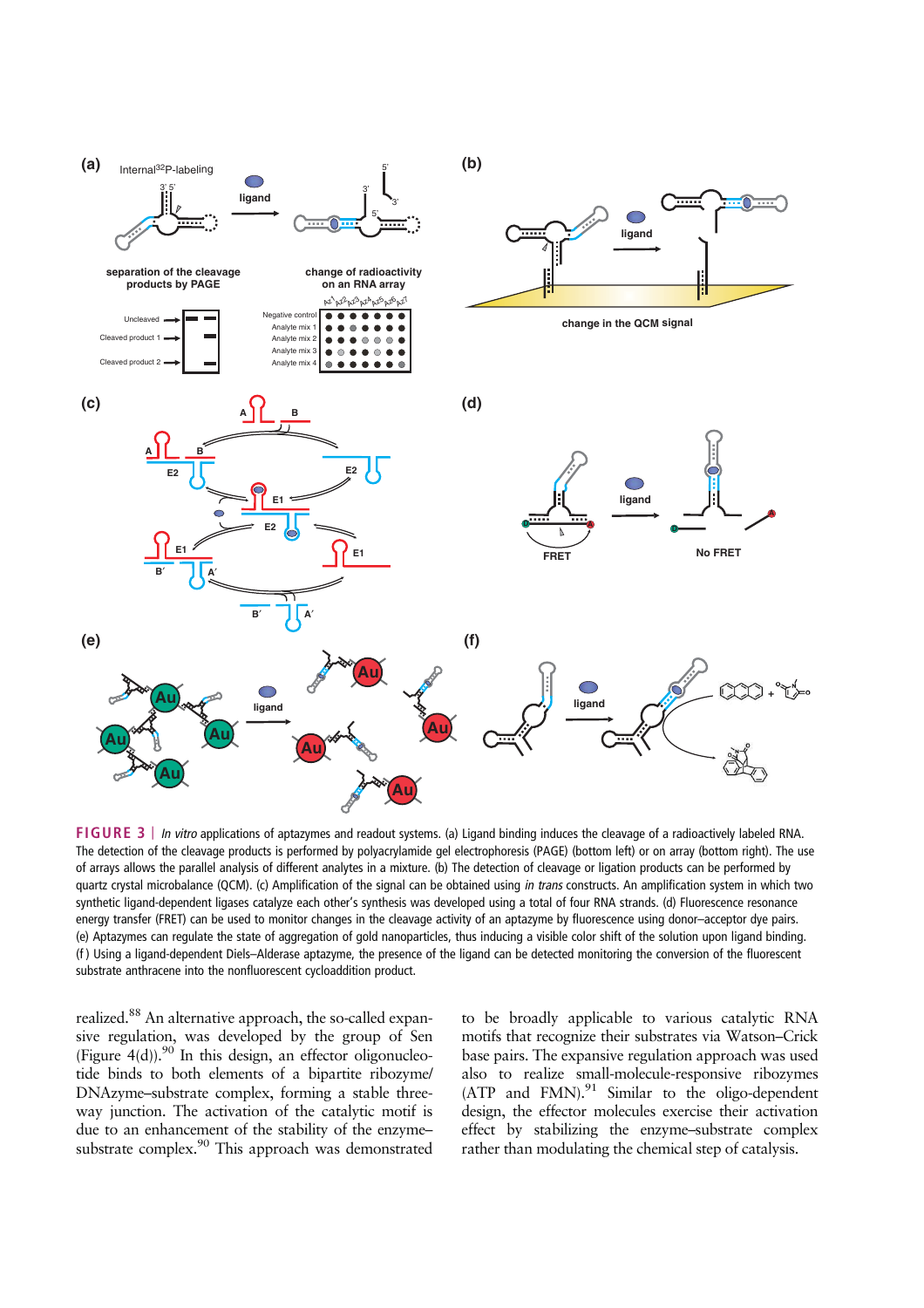

**FIGURE 4** Common designs for oligonucleotide-dependent ribozymes. (a) In the inhibitor control strategy the effector oligonucleotide binds to the sensor domain disrupting an inhibitory structure and increasing the activity of the ribozyme. (b) In the repair strategy a repair RNA strand displaces a nonfunctional intramolecular strand, thereby activating the ribozyme. (c) An alternative strategy consists in using a sensor strand that is not directly interacting with the catalytic domain, allowing the system to be adaptable to different target–effector sequences. (d) In the expansive regulation model, the activation of the catalytic activity is due to an enhancement of the stability of the enzyme–substrate complex exerted by the effector oligonucleotide.

Regarding the methods for obtaining oligonucleotide-dependent ribozymes, most of the devices were generated using a modular rational design, because in this type of ribozymes both the recognition of the effector and structural conformational exchanges are governed solely by wellunderstood Watson–Crick pairing rules. Penchovsky and Breaker reported a flexible computational strategy for rationally designing allosteric ribozyme constructs that exhibit robust allosteric activation or repression upon the addition of specific oligonucleotides.<sup>92</sup> However, a few examples of oligonucleotidedependent ribozymes were developed by *in vitro* selection protocols. Robertson and Ellington selected an allosteric ribozyme ligase from a random sequence population that is activated by an oligonucleotide effector using a protocol similar to the one developed by Bartel and Szostak for the isolation of new ribozymes from a large pool of random sequences.  $85,93$ Komatsu et al. inserted a random sequence in a loop region of the hairpin ribozyme and performed multiple cycles of positive and negative selections until they obtained engineered hairpin ribozyme motifs that are catalytically active in the presence of an effector oligonucleotide.<sup>94</sup>

#### *Applications of Oligonucleotide-Dependent Ribozymes* **In Vitro**

An immediate application of oligonucleotidedependent ribozymes is nucleic acid detection and quantification. For example, the oligonucleotidedependent ribozyme of Taira and coworkers (termed maxizyme) was used *in vitro* to specifically detect the presence of the BCR-ABL mRNA whose translated product causes chronic myeloid leukemia.<sup>84</sup> The detection was performed through the direct visualization of radioactively labeled cleavage products of the maxizyme. In cultured cells transfected with the maxizyme only in leukemic cells presenting the BCR-ABL fusion gene showed apoptosis. In addition, a HHR that detects a specific sequence of the human telomerase mRNA was developed using an *in silico* selection approach. $95$  In another example, an oligonucleotidedependent hairpin ribozyme developed by Famulok and coworkers contains a sensor domain that is complementary to the trp leader mRNA, which binds the L-tryptophan-activated *trp* RNA-binding attenuation protein (TRAP). The ribozyme was used not only to detect the specific mRNA but also to measure the minimal tryptophan concentration required for TRAP activation *in vitro*. This was possible because it was shown that the activity of the ribozyme could be reverted by the TRAP/tryptophan-mediated sequestration of the *trp* leader mRNA.<sup>88</sup> The group of Famulok also engineered a hairpin ribozyme to detect microRNAs (miRNAs).<sup>96</sup> The advantage of using such a tool compared to *in situ* hybridization or molecular beacons is the possibility of signal amplification. The hairpin ribozyme cleaves a short RNA substrate that is labeled with a fluorophore/ quencher pair, allowing detection in real time by FRET. The authors used a design that can be easily adapted to different effector oligonucleotides.<sup>88</sup> In addition to the application of detecting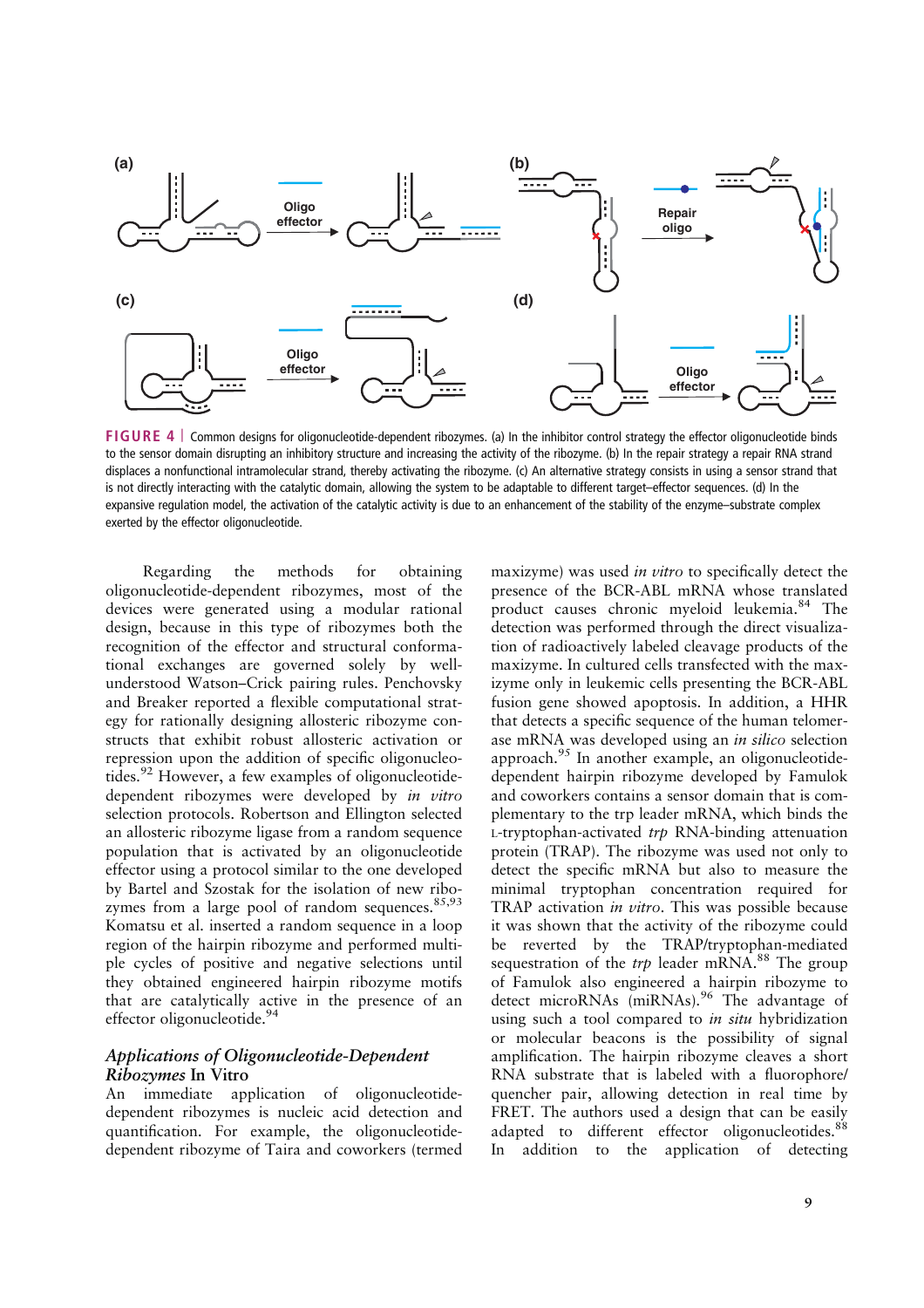oligonucleotides, DNA- and RNA-dependent ribozymes were shown to be suited for the purpose of molecular computing. Penchovsky and Breaker used their automated design method to generate oligonucleotide-responding AND, OR, NOT, and YES Boolean logic gates based on the HHR.<sup>92</sup> More recently, Penchovsky used oligonucleotide-dependent HHRs to implement complex circuits as a three-input AND logic gate, a two-input multiplexer, and a 1-to-2 decoder. $\frac{9}{2}$ 

# **Artificial Ligand-Dependent Ribozymes** *In Vivo*

The driving force for the development of liganddependent ribozymes *in vivo* is the possibility of using such systems as RNA-based switches of gene expression. Such tools could be very helpful in biotechnology, diagnostics, and future therapy applications.

# *Aptazymes for Regulating Gene Expression* **In Vivo**

Owing to their small size, robust folding, and high catalytic activity small self-cleaving ribozymes have proven as useful expression platforms for the development of artificial riboswitches. The utilization of aptazyme-based synthetic switches in biotechnology has many advantages including an increased robustness due to *in cis* regulation. In the case of *in trans*based regulation systems, such as transcription factor control, the presence and the appropriate concentration of the *in trans*-regulating factor is important in order to assure the functionality of the genetic control mechanism. In addition, an RNA-only mechanism of controlling gene expression is often advantageous because regulatory proteins often used are potentially immunogenic and require large coding spaces. In addition, RNA-based systems are characterized by a high degree of modularity and are in many aspects programmable, making the adaptation of a given system to new applications potentially much easier than comparable protein-based mechanisms.98 The first example of an artificial riboswitch was constructed by inserting a small-molecule aptamer into the 5'-UTR of an mRNA.<sup>99</sup> The artificial riboswitch was shown to repress translation upon ligand addition in cell extract as well as in mammalian cells, presumably by blocking either scanning or the ribosome–mRNA interaction. Interestingly, this artificial system preceded the discovery of riboswitches as a widespread mechanism for gene expression control in nature.

The first example of an artificial riboswitch based on a ribozyme was introduced by Ellington and coworkers in  $2002$  (see below).<sup>100</sup> Subsequently, research in this field has mostly focused on two aspects: (1) the development of methods for the generation of aptazymes functional *in vivo* and (2) the development of strategies and designs that allow utilizing the cleavage reaction catalyzed by aptazymes to control gene expression in different organisms. First, we will discuss methods introduced in order to obtain aptazymes that are functional with regard to controlling gene expression *in vivo*. Afterward we will describe main strategies in bacteria and eukaryotes for aptazyme-based control of gene expression.

# *Methods for Generating Aptazymes for* **In Vivo** *Control of Gene Expression*

Early examples of aptazyme-based riboswitches were realized using a rational design approach.<sup>100,101</sup> The first example was presented by Ellington and coworkers in 2002 utilizing a group I intron. They obtained a ligand-dependent version by inserting a theophylline aptamer into stems P5 and P6, thereby making the splicing reaction dependent to the addition of the caffeine derivative.100 Instead of a rational design, an *in vitro* selection approach was used by the group of Suess to generate tetracycline-dependent aptazymes that were shown to be active in yeast.<sup>102</sup> As discussed previously, modular rational design, *in vitro* selection, and mixed approaches revealed to be a rapid and efficient method to generate new aptazymes, but only few examples were shown to be active when expressed and characterized *in vivo*. It was observed that even very pronounced ligand-induced changes of cleavage rates did not necessarily exhibit activity in reporter gene assays *in vivo*. 100,103 This can be due to the fact that the *in vitro* conditions do not accurately reproduce the cellular environment and that *in vitro* and *in vivo* RNA folding pathways might be different.<sup>104</sup> The group of Keasling used mechanistic modeling and kinetic RNA folding simulations to engineer aptazyme-based RNA devices to control gene expression in *Escherichia coli*. <sup>105</sup> The results showed that the device behavior depends on the interaction of multiple factors in the cell. In particular, ribozyme folding, catalysis, and the RNA half-life had the largest effects on device performance. Predicted expression levels were in perfect agreement with experimental results.

Alternative *in vivo* approaches (screening and selection) are more suited for applications in different model organisms and in particular for gene expression control purposes as they directly link the activity of the aptazyme to a measurable gene expression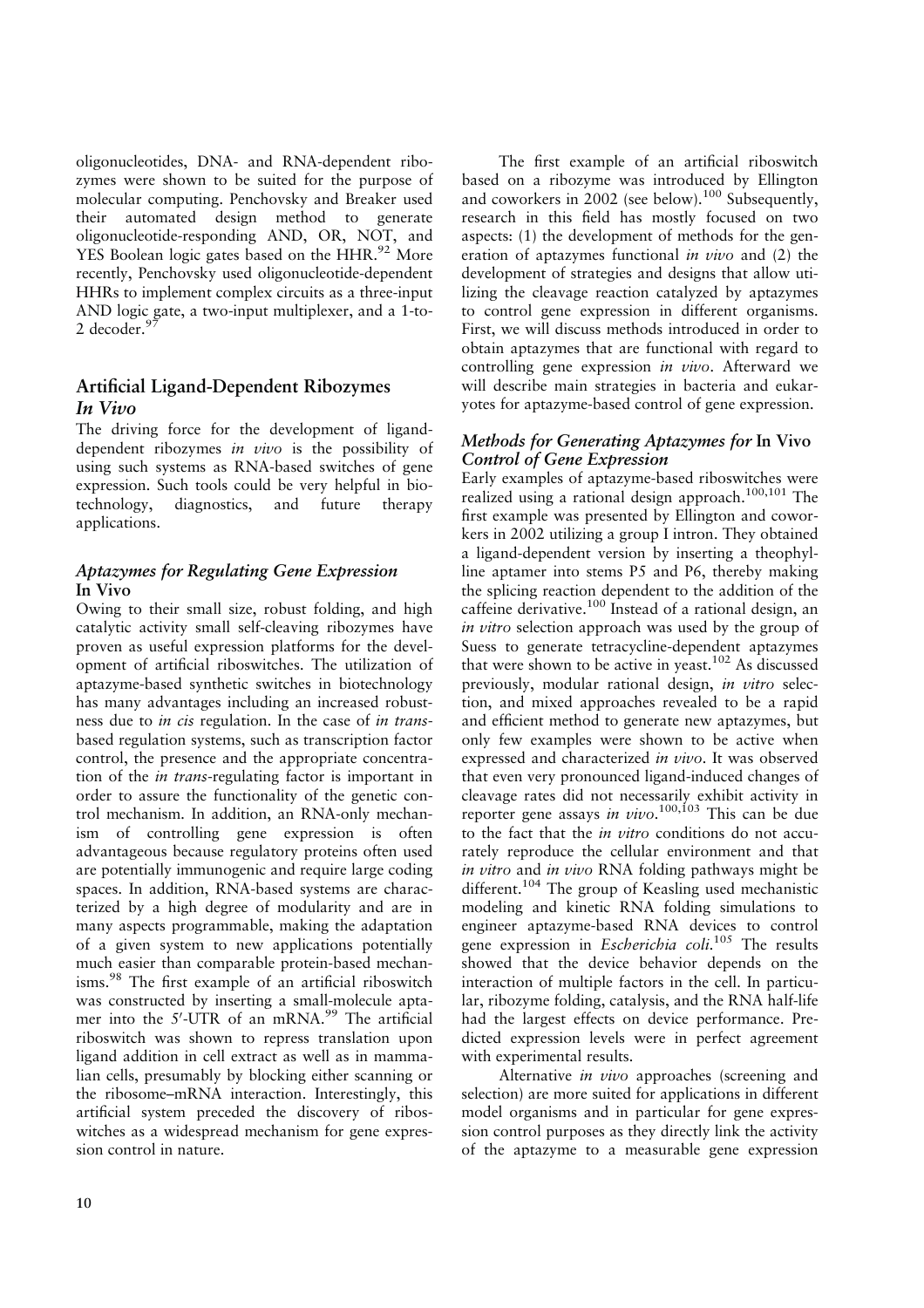output. In one *in vivo* screening the aptazyme is used as a regulator of the expression of a reporter gene whose levels can be easily and rapidly measured. A library of aptazyme motifs in which the sensor and the catalytic domains are connected via a randomized communication module is generated, and the different connection sequences are screened directly *in vivo* for differential expression of the reporter gene in the presence and in the absence of the ligand. Such an approach was first developed by our group in bacteria.<sup>106</sup> Here the aptazyme works as an artificial riboswitch using a design in which the ribozyme sequesters the RBS, enabling control of translation initiation. A library of aptazyme motifs was generated attaching the theophylline aptamer to a fulllength HHR via a randomized communication module containing three randomized nucleotides. The library was transformed in *E*. *coli* and isolated clones were screened for differential expression of the reporter gene in the presence and in the absence of the ligand. The use of the eGFP as a reporter gene allows rapid screening of the clones using simple bulk fluorescence measurements of the cultures. *In vivo* screening approaches were used also for the development of aptazyme-based switches in mammalian cells.<sup>107,108</sup>

Many efforts have been made to increase the throughput of the *in vivo* methods to generate aptazymes suitable to be used as molecular switches. The first bottleneck is the efficiency of transformation (or transfection) of the combinatorial library into the host organism. Second, an increased size of the library requires efficient methods (fast, cheap, and easily handled) to screen all members of the library. *In vivo* selection methods that link gene expression levels to selectable phenotypes such as cell motility, viability, or fluorescence (via FACS) can be used to enrich the library with members that show the expected behavior. Such approaches were already successfully used for the development of artificial switches based exclusively on aptamers (i.e., without the employment of a catalytic RNA domain).<sup>109-111</sup>

Recently, we generated a neomycin-dependent aptazyme that is able to control gene expression in yeast using an *in vivo* selection approach.<sup>112</sup> Here the aptazyme controls the expression of the GAL4 transcription factor that, in the employed yeast strain, is a transcriptional activator of the chromosomally encoded genes *HIS3*, *URA3*, and *lacZ*. The positive selection results in the enrichment of cells producing high levels of GAL4 and is realized by adding to the culture 3-amino-1,2,4-triazol (3-AT) as an inhibitor of the *HIS3* gene product. The negative selection instead results in the enrichment of cells producing low levels of GAL4 and is performed by adding to the culture 5-fluorooratic acid (5-FOA) that is converted into the toxic compound 5-fluorouracil by the product of the *URA3* gene. *lacZ* is finally used as a reporter gene for the quantification of GAL4 expression. The group of Smolke established an *in vivo* selection approach in yeast that integrates FACS and next-generation sequencing  $(N\tilde{GS})$ .<sup>113</sup> The library was first sorted to enrich for cells exhibiting a reduced fluorescence reporter expression. The cells were then grown in the absence and in the presence of the ligand and sorted by FACS into eight different bins according to the level of the reporter gene expression. The library members in each of the eight bins were recovered, barcoded, and sequenced by NGS. The activity of the aptazymes was finally computed from the NGS counts in each of the eight bins.

The preceding methods allow the construction of ligand-dependent ribozymes for controlling gene expression. In order to control gene expression *in vivo*, several design strategies have been proposed that take advantage of the catalytic activity of an aptazyme and its modulation by a ligand. In the following, we will discuss the variety of different approaches that make use of ribozymes as expression platforms in bacteria and eukaryotic organisms.

#### *Aptazymes for Gene Regulation in Bacteria*

In bacteria, naturally occurring ligand-dependent ribozymes are present and were shown to have important regulatory functions in response to metabolite levels.<sup>19,39</sup> An advantage of artificial riboswitches based on catalytic activity is the possibility to apply them in a modular fashion to diverse genetic contexts. A variety of designs were proposed that enable regulating gene expression in bacteria based on ligand-dependent cleavage or splicing activity. Examples for these will be discussed in the following. As already mentioned, the first artificial control of gene expression in bacteria by means of a ribozyme was performed by the group of Ellington.<sup>100</sup> Here a theophylline-dependent group I intron was inserted in an interrupted thymidylate synthase (*ts*) gene in place of the parental T4 self-splicing intron. When this gene was introduced into an *E*. *coli* strain that lacked a functional *ts* gene, the bacteria were able to grow on a medium lacking thymidine only when theophylline was present (Figure  $5(a)$ ). Theophylline was demonstrated to activate the group I intron selfsplicing, generating a functional *ts* gene.

Ogawa and Maeda introduced for the first time an artificial theophylline riboswitch into the 5'-UTR based on a minimal HHR using a novel design in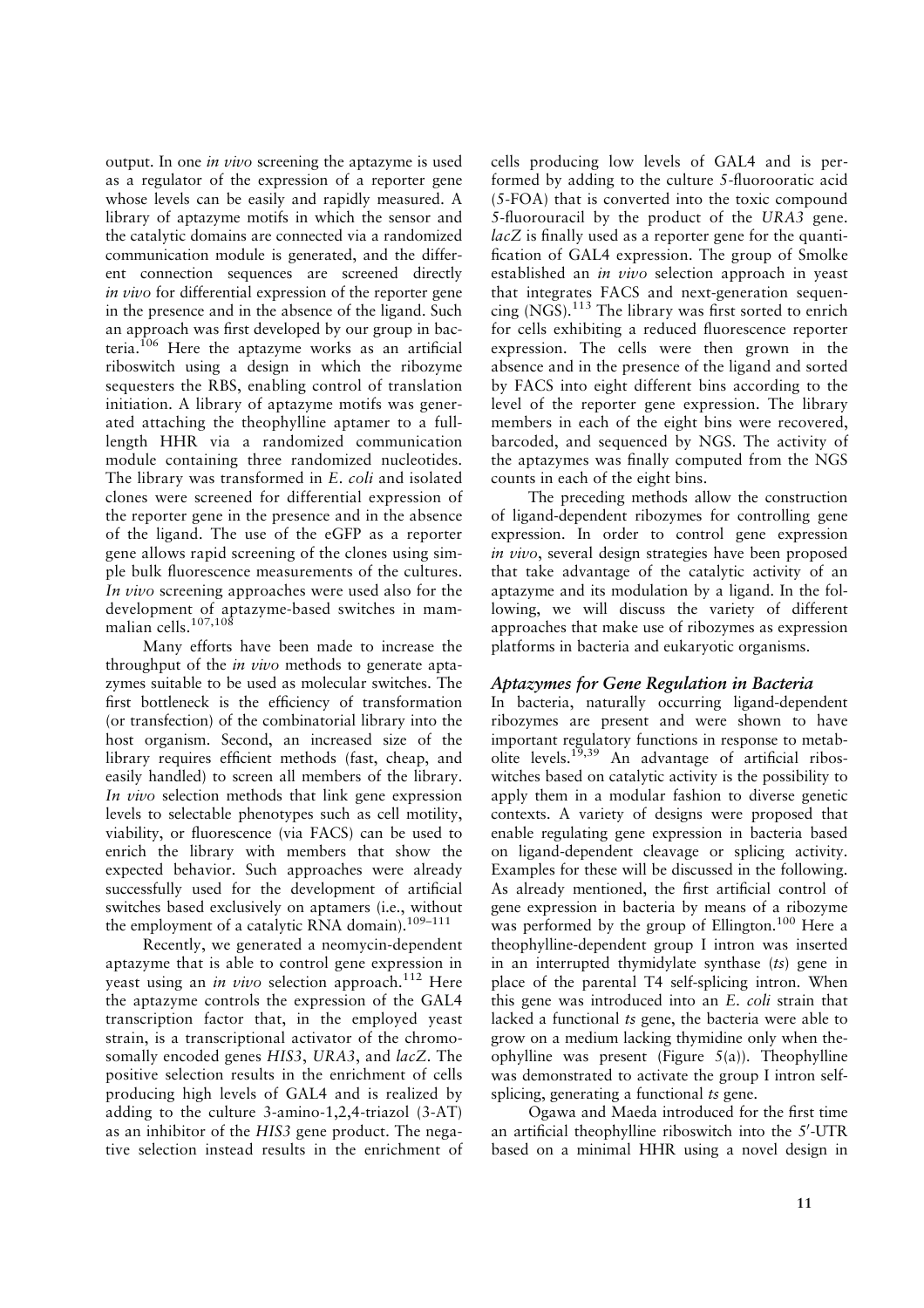

FIGURE 5 | Strategies for aptazyme-mediated gene regulation in bacteria. (a) In the first approach a ligand-dependent group I intron is inserted into an interrupted gene. The addition of the **FIGURE 5** | Strategies for aptazyme-mediated gene regulation in bacteria. (a) In the first approach a ligand-dependent group I intron is inserted into an interrupted gene. The addition of the structures in the 3'-UTR of bacterial mRNAs were shown to have a protective function against RNase degradation. (d) Aptazyme-mediated control can be performed with tRNAs. When an amber stop codon is placed into the gene of interest, gene expression can be controlled via ligand-dependent activation of the amber suppressor tRNA. (e) Aptazymes can control in a ligand-dependent stop codon is placed into the gene of interest, gene expression can be controlled via ligand-dependent activation of the amber suppressor tRNA. (e) Aptazymes can control in a ligand-dependent translation initiation. (c) The ligand-dependent cleavage within the 3'-UTR using an aptrazyme can be used to control gene expression in bacteria. This is probably due to the fact that secondary structures in the 30-UTR of bacterial mRNAs were shown to have a protective function against RNase degradation. (d) Aptazyme-mediated control can be performed with tRNAs. When an amber translation initiation. (c) The ligand-dependent cleavage within the 3<sup>-</sup>UTR using an aptazyme can be used to control gene expression in bacteria. This is probably due to the fact that secondary ligand results in correct splicing and in the formation of a functional gene. (b) In an alternative strategy, the ribozyme motif sequesters the ribosome-binding site (RBS), enabling control of ligand results in correct splicing and in the formation of a functional gene. (b) In an alternative strategy, the ribozyme motif sequesters the ribosome-binding site (RBS), enabling control of way the integrity of an orthogonalized 16S rRNA. way the integrity of an orthogonalized 16S rRNA.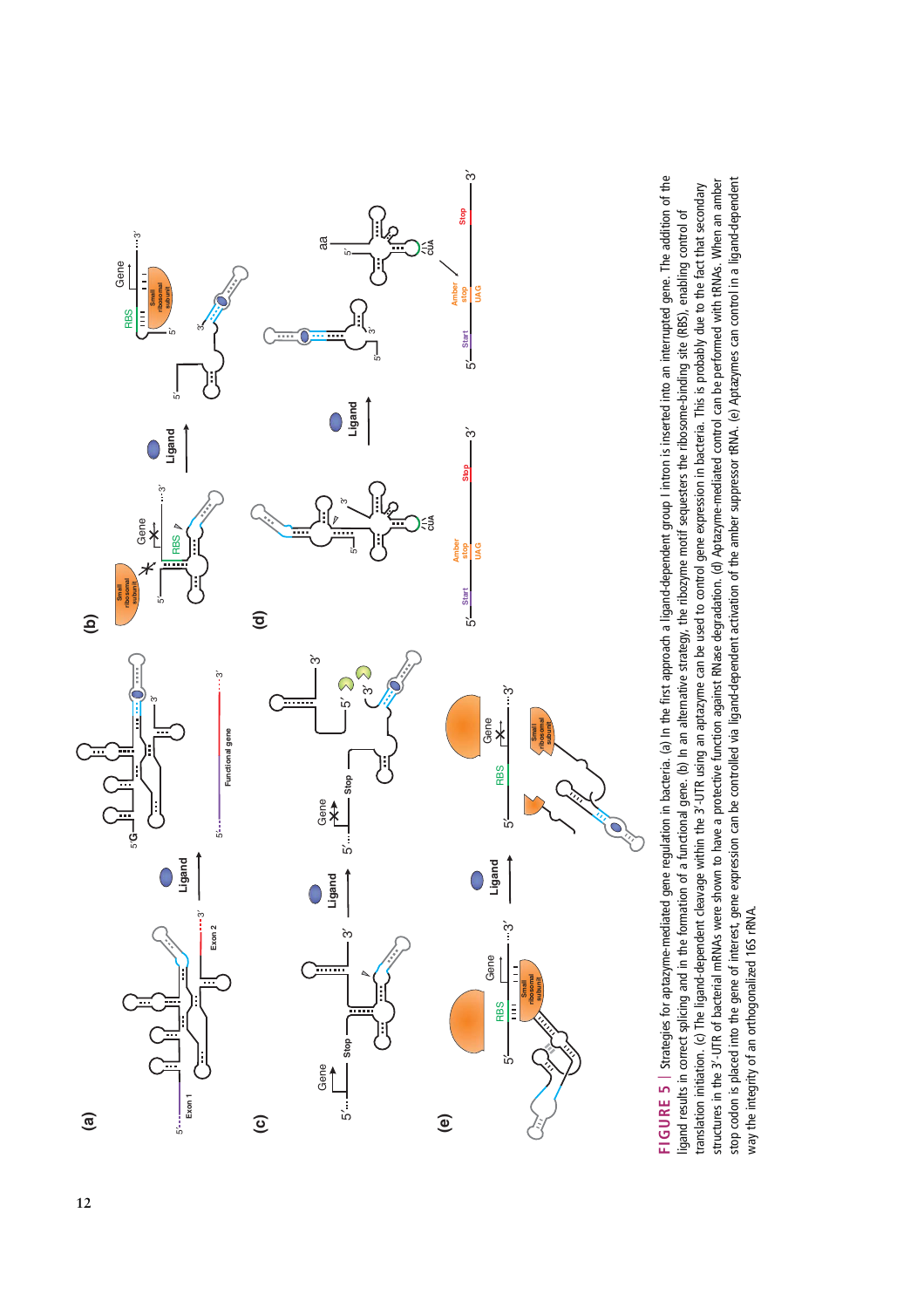which the ribozyme motif sequesters the RBS, enabling control of translation initiation in bacteria<sup>114,115</sup> (Figure 5(b)). This artificial riboswitch, which mimics the mode of action of some naturally occurring riboswitches, was first shown to be active in bacterial cell extracts<sup>114</sup> and later *in vivo* using an efficient cascading system.<sup>115</sup> A similar strategy was used by our group based on a fast-cleaving HHR in order to develop theophylline<sup>106,116</sup> and thiamine  $pyrophosphate$  (TPP)-dependent<sup>117</sup> artificial riboswitches through *in vivo* screening of suited communication modules. In addition to insertion of such systems into the  $5'$ -UTR of bacteria, aptazymes can be used to cleave within the 3'-UTR in a liganddependent manner.<sup>118</sup> Although pronounced changes of gene expression were observable, a detailed explanation of the mechanism of regulation necessitates further investigation. Because it is known that extended base-paired regions in the 3'-UTR (e.g., terminator stems) protect mRNAs from degradation, a ribozyme-mediated removal of such mRNA-stabilizing features would explain the observed gene expression changes<sup>119</sup> (Figure 5(c)).

An advantage of ligand-dependent ribozymes is their highly modular application to diverse genetic processes. For example, it was demonstrated that genetic control is not only limited to controlling gene expression via insertion into mRNAs but tRNA function can be regulated as well. This strategy consists of coupling the aptazyme with a suppressor tRNA. In this approach, the binding of the ligand induces the release and subsequent processing and aminoacylation of the tRNA. When an amber codon is placed into the gene of interest, expression can be controlled via ligand-dependent activation of the amber suppressor tRNA (Figure  $5(d)$ ). This approach was first demonstrated in a cell-free extract system<sup>120</sup> and subsequently realized *in vivo*. <sup>121</sup> Utilizing two different amber suppressor tRNAs under control of two distinct ligand-dependent HHR ribozymes, we were able to apply the principle of tRNA control to regulating posttranscriptionally the identity of the amino acid incorporated in protein synthesis.<sup>122</sup> In an extension, we combined the ribozyme-based control of mRNA and tRNA functionality in order to perform Boolean logics computation in *E*. *coli*: two different HHR switches were used to control independently an amber suppressor tRNA and translation initiation via RBS masking.<sup>123</sup> This allowed us to obtain AND, NOR, and ANDNOT logic gates. In addition to controlling mRNA and tRNA utilization, we achieved control over the integrity of the 16S rRNA in *E*. *coli* by incorporating a TPP-dependent HHR in different positions in an orthogonalized 16S rRNA<sup>124</sup> (Figure 5(e)). TPP-dependent activation of HHR cleavage activity resulted in the degradation of the small ribosomal subunit.

#### *Ligand-Dependent Ribozymes for Gene Regulation in Eukaryotes*

Although ribozymes appear to be widespread in genomes of eukaryotic organisms, $14,51$  so far no example of a naturally occurring allosteric ligand-dependent ribozyme is known in this domain. However, a few examples of riboswitches that operate without ribozyme activity have been identified in plants and fungi.<sup>125</sup> In 2004, Mulligan and coworkers have introduced HHRs at different locations into a mammalian mRNA, demonstrating that the ribozyme is able to efficiently cleave and hence shut down the expression of the respective gene.<sup>49</sup> Efficient suppression of the gene expression was achieved by inserting the ribozyme at different positions in the  $5'$ -UTR and 3'-UTR as well as in intronic regions. Although the introduced catalytic motifs were extended forms of the HHR and not ligand-binding aptazymes, gene expression was restored by addition of effectors that inhibit the HHR activity. Impressively, this approach was demonstrated to allow switching of gene expression in mice by adeno-associated virus (AAV) mediated delivery of reporter genes under control of the HHR. In the Apicomplexa organisms *Toxoplasma gondii* and *Plasmodium falciparum* similar results were also obtained.<sup>126</sup> Moreover, the principle of inhibition of the HHR catalytic activity by toyocamycin was utilized for achieving photochemical gene regulation in mammalian cell culture with photo-caged derivatives of this nucleoside inhibitor.<sup>127</sup> However, the mechanism of HHR inhibition is based on the incorporation of toyocamycin into RNA and not on the specific recognition of the inhibitor by a sensor domain. Because the incorporation of nucleoside analogs into all cellular RNA is likely provoke strong side effects, more specific approaches are needed in order to develop this approach into therapeutically useful systems. However, the works provide early examples for ribozymebased gene expression control in whole organisms.

In 2007 the group of Smolke generated a series of ligand-dependent HHR-based switches in yeast via rational design.<sup>101</sup> Theophylline- and tetracyclinedependent HHRs were inserted into the 3'-UTR of a reporter gene. Here the regulated cleavage reaction allows the removal of the  $poly(A)$ -tail, which in turn results in a destabilization of the mRNA (Figure 6(a)). Although the performances of the switches were rather modest, this work represents an extensive example of the use of the modular rational design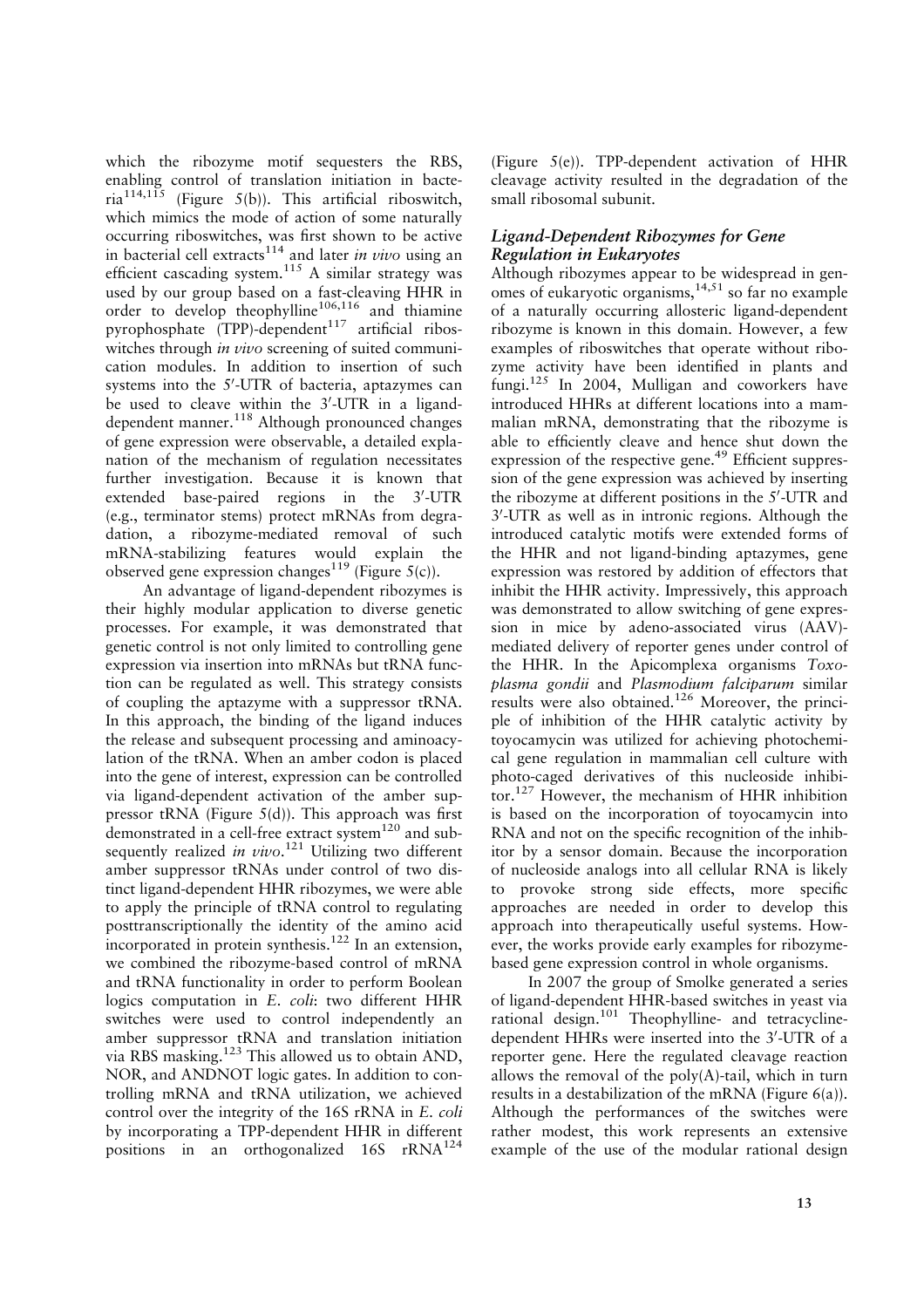

**FIGURE 6** | Strategies for aptazyme-mediated gene regulation in eukaryotes. Allosteric control of gene expression can be achieved by inserting an aptazyme either (a) into the 3'-UTR or (b) into the 5'-UTR of the gene of interest. In the first strategy the regulated cleavage reaction results in removal of the poly(A)-tail, whereas in the 5'-UTR the 5'-cap is removed. In both cases mRNA is rapidly degraded upon ribozyme cleavage. (c) In an alternative strategy the ligand-induced cleavage releases a pri-miRNA species that is sequentially processed by Drosha and Dicer leading to RNA interference and conditional knockdown of gene expression.

approach for *in vivo* applications in eukaryotes. Artificial riboswitches in mammalian cells were obtained inserting a theophylline-dependent HHR in the  $5'$ -UTR of a reporter gene (eGFP).<sup>108</sup> Here the ribozyme controls the stability of the mRNA via removal of the  $5'$ -cap (Figure 6(b)). The communication modules were generated using both rational design and *in vivo* screening approaches. Although the insertion of the aptazyme in the 5'-UTR results to be effective to control gene expression, it requires the absence of start codons in the sequence of the RNA motif. For this reason, most of the artificial riboswitches in eukaryotes were developed inserting an engineered ribozyme (HHR or HDV) in the 3'-UTR of the gene of interest.102,107,112,113,128–<sup>130</sup> This strategy was applied to regulate T-cell proliferation in response to theophylline or tetracycline.<sup>131</sup> For this purpose, multiple copies of a ligand-dependent HHR were inserted into the 3'-UTR of the gene that encodes for the proliferative cytokine IL-2. The switches were shown to

be active not only in mouse and human T-cell lines but also in mice. More recently, ligand-dependent ribozymes were used to arrest the cell cycle in U2-OS cells by controlling key regulators of the G0/1 or G2/M phases. $132$  In another interesting application, ligand-dependent HHRs that can control mRNA stability were used to regulate the expression of an adenovirus and a measles virus structural gene, inhibiting viral genome replication and infectivity, respectively.133,134 Such approaches could be used in the future for studying gene functions *in vivo* and for controlling oncolytic viruses for cancer therapies.

The first *in vivo* implementation of Boolean logic gates based on aptazymes that sense two small molecular inputs was reported by the group of Smolke in yeast.<sup>128</sup> Two-input logic gates were generated either by connecting two aptamer sensor domains (in series or in parallel) to a single HHR scaffold or by inserting two different one-input dependent HHRs into the 3'-UTR of the reporter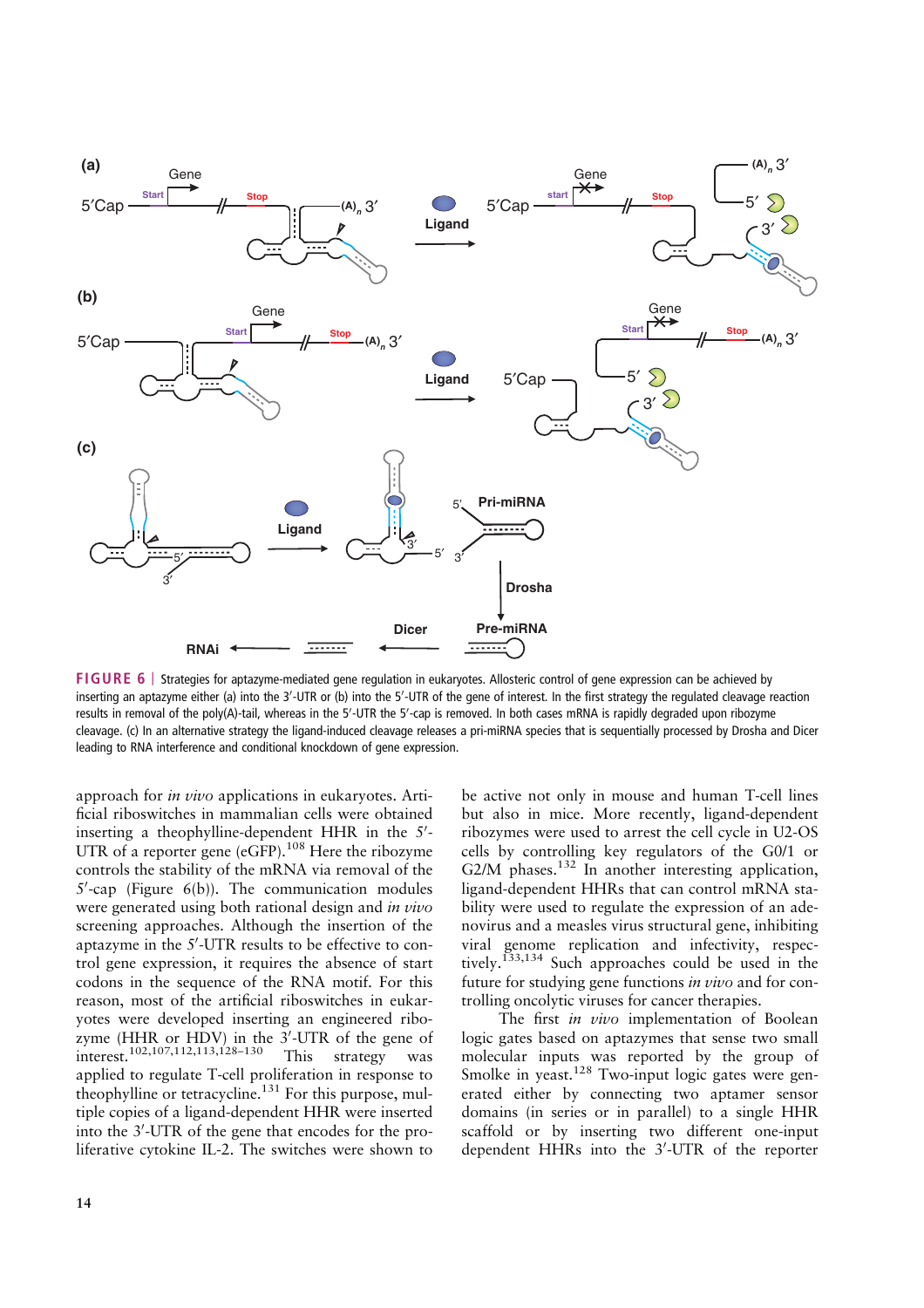gene. However, the use of HHRs as a single scaffold for two-input riboswitches poses some restrictions due to a requirement of stem I/II tertiary interactions.<sup>135</sup> Utilizing the HDV ribozyme as expression platform the group of Yokobayashi generated a NOR logic gate in mammalian cells by inserting theophylline- and guanine-dependent HDV aptazymes into the  $3'$ -UTR of the reporter gene.<sup>107</sup> The guanine switch was subsequently applied for optimizing transgene expression in an AAV construct.<sup>136</sup> An alternative strategy to control gene expression in mammalian cells consists in coupling a liganddependent HHR to a pri-miRNA sequence.<sup>137,138</sup> The ligand-induced cleavage of the aptazyme releases the pri-miRNA species that is sequentially processed by Drosha and Dicer resulting in RNA interference and conditional gene expression knockdown (Figure  $6(c)$ ).

# *Ligands Utilized in Ribozyme-Based Gene Expression Switches*

In spite of the fact that different strategies for artificial gene expression regulation are available in bacteria, only three small-molecule ligands have been used until now in aptazyme setups (theophylline, 3 methylxanthine, and TPP).<sup>100,106,115,117</sup> Smallmolecule ligands used so far for aptazyme-mediated gene regulation in eukaryotes are theophylline, guanine, tetracycline, and neomycin.<sup>101,102,107,108,112,129,130</sup> In addition to ligands of low molecular weight, protein-responsive ribozymebased switches have been developed in eukaryotic organisms. A general design strategy for the development of such protein-responsive RNA devices that regulate mRNA stability was introduced recently by the Fussenegger group. It relies on a design that reengineers the critical tertiary stem I/II interactions in the HHR.<sup>139</sup> The switches were first selected in *E*. *coli* utilizing a FACS-based approach and subsequently adopted to a mammalian expression system.

## *Oligonucleotide-Dependent Ribozymes for Regulating Gene Expression* **In Vivo**

To our knowledge, the use of oligonucleotidedependent ribozymes *in vivo* is restricted to two examples. The group of Perreault inserted an oligonucleotide-dependent HDV ribozyme into the 5'-UTR of a reporter gene.<sup>140</sup> The oligonucleotide was able to activate the cleavage activity of the ribozyme resulting in a destabilization of the mRNA and lower gene expression in mammalian cells. Another example is an engineered HHR controlling translation initiation via RBS masking that is dependent on a small *trans*-acting RNA (taRNA) in *E*. *coli*. <sup>141</sup> In

principle, these approaches are very interesting because they would allow monitoring and sensing mRNA levels in real time in the intact cell. In addition, with regard to synthetic biology, easy rewiring of expression networks should be possible. However, practical aspects such as a necessary excess of the effector oligonucleotide for efficient regulation as well as (at least in our case) restrictions regarding the taRNA sequence so far limit such approaches to the proof-of-concept stage.

# **CONCLUSION**

To date, we are aware only of a few examples of naturally occurring ribozymes that are regulated via truly allosteric ligand interactions. However, a huge diversity of ligand-dependent natural and artificial ribozymes has been constructed by researchers throughout the last two decades. The many examples proved that RNA is a highly modular natural polymer. It is characterized by a hierarchical order that allows reassembling functional RNA domains from different origins into sequences with novel or extended properties. In many examples, relatively few optimization efforts are necessary in order to functionally link two RNA modules, often limited to regions that connect individual domains. With reference to aptazyme, the connection of the ligandsensing aptamer domain with the catalytically active ribozyme domain is realized by optimizing communication modules linking both domains. Given the relative ease of engineering ligand dependency into catalytic RNA motifs, it seems very likely that in nature such systems have developed to a much larger extent than previously recognized. Hence, we should expect the discovery of further examples of ligandcontrolled ribozymes in biological systems. The discovery of new naturally occurring ligand-dependent ribozymes will extend our knowledge about how functional RNAs take part in regulatory processes and, very likely, will broaden the already versatile toolbox for engineering RNA devices with novel and improved properties. In addition, new natural liganddependent ribozymes could represent potential therapeutic targets.<sup>142</sup>

The possibility of constructing liganddependent ribozymes is particularly interesting for future applications in biotechnology and medical technology. The use of a ligand-sensing domain enables external control of the system or (in combination with suited reporters) the detection and quantification of an analyte. The use of a selfcleaving ribozyme enables interference with genetic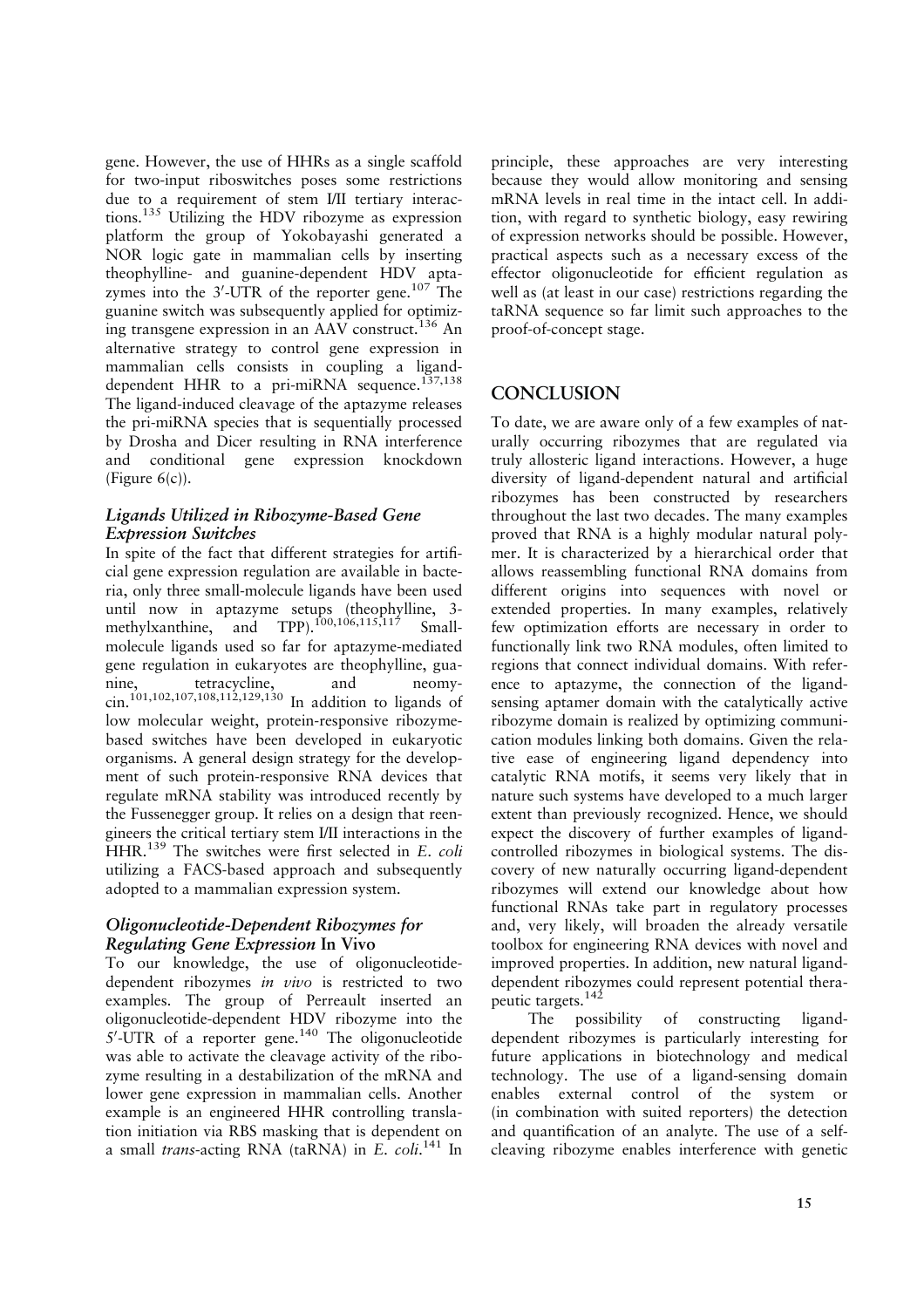processes when such devices are inserted into RNAs that participate in gene expression. The use in the control of gene expression in future therapeutic approaches is one of the most fascinating applications of RNA switches. For instance, they could be used for controlling transgene expression in diverse genetic contexts. However, in order to be broadly applicable for such purposes, additional important developments are necessary. Although artificial ligand-dependent ribozymes were proposed to be promising tools for advanced applications, until now mostly proof-of-concept studies were performed. Besides few examples, ligand-dependent ribozymes still need to demonstrate their applicability both *in vitro* and *in vivo*.

With respect to the use of ligand-dependent ribozymes for the construction of biosensors for environmental and diagnostic monitoring, the persistent presence of the functional RNA sensor at the site of interest is necessary and convenient but robust readout systems need to be implemented. In addition, efficient ways of developing ribozymes that are regulated by the analytes that should be detected are necessary. Regarding the use of aptazymes as tools for the generation of artificial genetic switches *in vivo*, we have discussed that the spectrum of available ligands nowadays is rather limited. Many possible future uses will require additional ligand specificities with more favorable properties. In particular, for *in vivo* studies and therapeutic applications, ribozymes that respond to biocompatible ligands need to be engineered. In addition, it would be beneficial to develop ribozymebased switches that respond to the presence of the effector ligand with either a more digital or a more progressive behavior. In conclusion, we have discussed that research on natural and artificial liganddependent catalytic RNA motifs is a very vibrant field with numerous exciting examples. We are confident that this field will continue to produce innovative tools for a diverse range of applications. Given that the major challenges mentioned above can be tackled, the use of ligand-dependent ribozymes in innovative biotechnological, diagnostic, and even therapeutic applications is envisioned.

## **REFERENCES**

- 1. Zaug AJ, Cech TR. In vitro splicing of the ribosomal RNA precursor in nuclei of Tetrahymena. *Cell* 1980, 19:331–338.
- 2. Guerrier-Takada C, Gardiner K, Marsh T, Pace N, Altman S. The RNA moiety of ribonuclease P is the catalytic subunit of the enzyme. *Cell* 1983, 35:849–857.
- 3. Nielsen H, Johansen SD. Group I introns: moving in new directions. *RNA Biol* 2009, 6:375–383.
- 4. Esakova O, Krasilnikov AS. Of proteins and RNA: the RNase P/MRP family. *RNA* 2010, 16:1725–1747.
- 5. Lehmann K, Schmidt U. Group II introns: structure and catalytic versatility of large natural ribozymes. *Crit Rev Biochem Mol Biol* 2003, 38:249–303.
- 6. Nissen P, Hansen J, Ban N, Moore PB, Steitz TA. The structural basis of ribosome activity in peptide bond synthesis. *Science* 2000, 289:920–930.
- 7. Jimenez RM, Polanco JA, Luptak A. Chemistry and biology of self-cleaving ribozymes. *Trends Biochem Sci* 2015, 40:648–661.
- 8. Prody GA, Bakos JT, Buzayan JM, Schneider IR, Bruening G. Autolytic processing of dimeric plant virus satellite RNA. *Science* 1986, 231:1577–1580.
- 9. Uhlenbeck OC. A small catalytic oligoribonucleotide. *Nature* 1987, 328:596–600.
- 10. Buzayan JM, Hampel A, Bruening G. Nucleotide sequence and newly formed phosphodiester bond of spontaneously ligated satellite tobacco ringspot virus RNA. *Nucleic Acids Res* 1986, 14:9729–9743.
- 11. Sharmeen L, Kuo MY, Dinter-Gottlieb G, Taylor J. Antigenomic RNA of human hepatitis delta virus can undergo self-cleavage. *J Virol* 1988, 62:2674–2679.
- 12. Saville BJ, Collins RA. A site-specific self-cleavage reaction performed by a novel RNA in Neurospora mitochondria. *Cell* 1990, 61:685–696.
- 13. Winkler WC, Nahvi A, Roth A, Collins JA, Breaker RR. Control of gene expression by a natural metabolite-responsive ribozyme. *Nature* 2004, 428:281–286.
- 14. Roth A, Weinberg Z, Chen AG, Kim PB, Ames TD, Breaker RR. A widespread self-cleaving ribozyme class is revealed by bioinformatics. *Nat Chem Biol* 2014, 10:56–60.
- 15. Weinberg Z, Kim PB, Chen TH, Li S, Harris KA, Lunse CE, Breaker RR. New classes of self-cleaving ribozymes revealed by comparative genomics analysis. *Nat Chem Biol* 2015, 11:606–610.
- 16. Laha T, McManus DP, Loukas A, Brindley PJ. Sjα elements, short interspersed element-like retroposons bearing a hammerhead ribozyme motif from the genome of the oriental blood fluke *Schistosoma japonicum*. *Biochim Biophys Acta* 2000, 1492:477–482.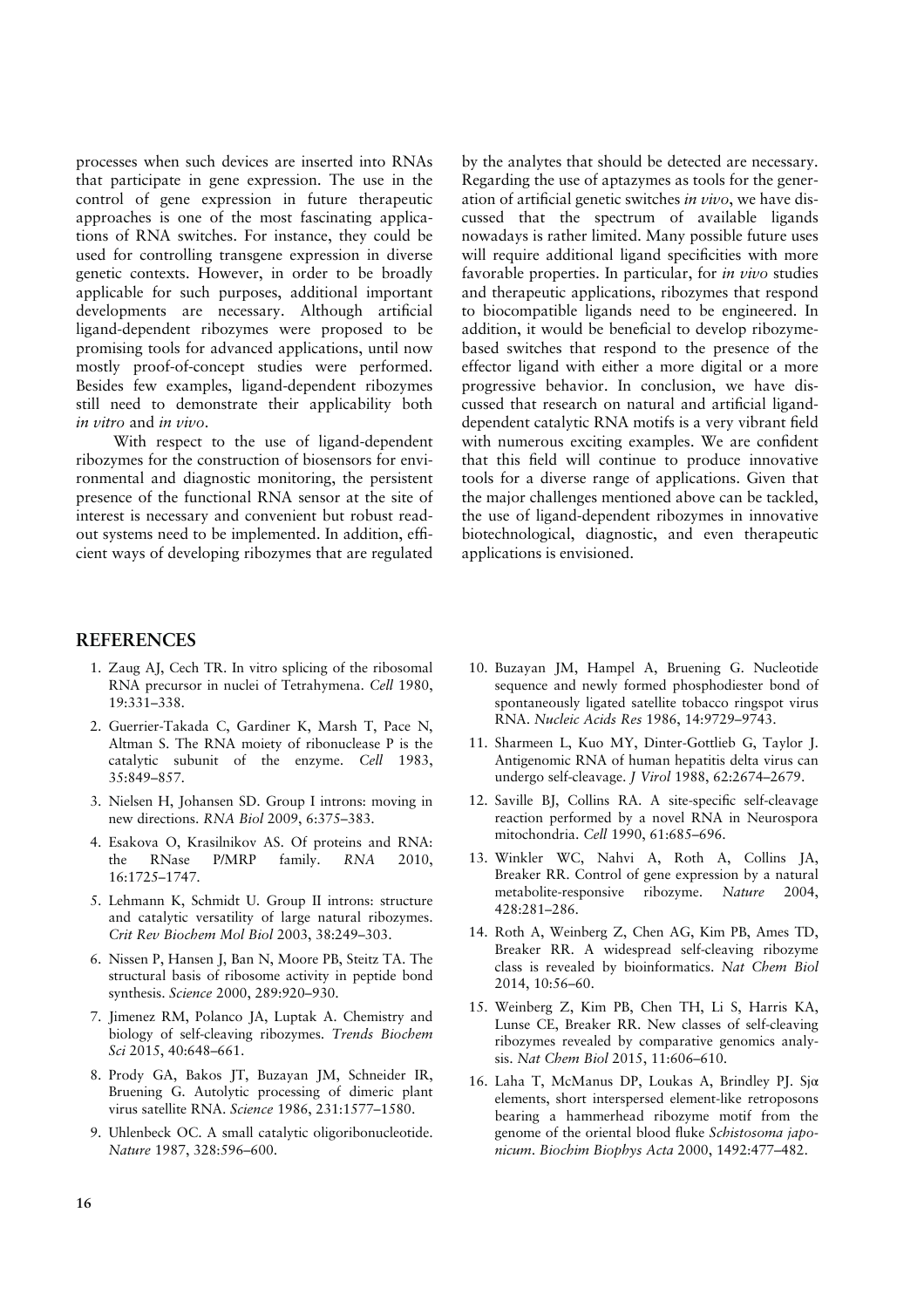- 17. Ruminski DJ, Webb CH, Riccitelli NJ, Luptak A. Processing and translation initiation of non-long terminal repeat retrotransposons by hepatitis delta virus (HDV)-like self-cleaving ribozymes. *J Biol Chem* 2011, 286:41286–41295.
- 18. Garcia-Robles I, Sanchez-Navarro J, de la Pena M. Intronic hammerhead ribozymes in mRNA biogenesis. *Biol Chem* 2012, 393:1317–1326.
- 19. Collins JA, Irnov I, Baker S, Winkler WC. Mechanism of mRNA destabilization by the glmS ribozyme. *Genes Dev* 2007, 21:3356–3368.
- 20. Fedor MJ, Williamson JR. The catalytic diversity of RNAs. *Nat Rev Mol Cell Biol* 2005, 6:399–412.
- 21. Robertson DL, Joyce GF. Selection in vitro of an RNA enzyme that specifically cleaves single-stranded DNA. *Nature* 1990, 344:467–468.
- 22. Silverman SK. Artificial functional nucleic acids: aptamers, ribozymes and deoxyribozymes identified by in vitro selection. In: Li Y, Lu Y, eds. *Functional Nucleic Acids for Analytical Applications*. New York: Springer; 2009.
- 23. Frommer J, Appel B, Muller S. Ribozymes that can be regulated by external stimuli. *Curr Opin Biotechnol* 2015, 31:35–41.
- 24. Saragliadis A, Krajewski SS, Rehm C, Narberhaus F, Hartig JS. Thermozymes: synthetic RNA thermometers based on ribozyme activity. *RNA Biol* 2013, 10:1010–1016.
- 25. Keiper S, Vyle JS. Reversible photocontrol of deoxyribozyme-catalyzed RNA cleavage under multiple-turnover conditions. *Angew Chem Int Ed Engl* 2006, 45:3306–3309.
- 26. Nierth A, Singer M, Jaschke A. Efficient photoactivation of a Diels-Alderase ribozyme. *Chem Commun (Camb)* 2010, 46:7975–7977.
- 27. Breaker RR. Natural and engineered nucleic acids as tools to explore biology. *Nature* 2004, 432:838–845.
- 28. Golden BL. Two distinct catalytic strategies in the hepatitis delta virus ribozyme cleavage reaction. *Biochemistry* 2011, 50:9424–9433.
- 29. Brodersen DE, Nissen P. The social life of ribosomal proteins. *FEBS J* 2005, 272:2098–2108.
- 30. Kirsebom LA, Trobro S. RNase P RNA-mediated cleavage. *IUBMB Life* 2009, 61:189–200.
- 31. Smith JK, Hsieh J, Fierke CA. Importance of RNAprotein interactions in bacterial ribonuclease P structure and catalysis. *Biopolymers* 2007, 87:329–338.
- 32. Evans D, Marquez SM, Pace NR. RNase P: interface of the RNA and protein worlds. *Trends Biochem Sci* 2006, 31:333–341.
- 33. Reiner R, Ben-Asouli Y, Krilovetzky I, Jarrous N. A role for the catalytic ribonucleoprotein RNase P in RNA polymerase III transcription. *Genes Dev* 2006, 20:1621–1635.
- 34. Reiner R, Krasnov-Yoeli N, Dehtiar Y, Jarrous N. Function and assembly of a chromatin-associated RNase P that is required for efficient transcription by RNA polymerase I. *PLoS One* 2008, 3:e4072.
- 35. Pinker F, Bonnard G, Gobert A, Gutmann B, Hammani K, Sauter C, Gegenheimer PA, Giege P. PPR proteins shed a new light on RNase P biology. *RNA Biol* 2013, 10:1457–1468.
- 36. Cech TR, Zaug AJ, Grabowski PJ. In vitro splicing of the ribosomal RNA precursor of Tetrahymena: involvement of a guanosine nucleotide in the excision of the intervening sequence. *Cell* 1981, 27:487–496.
- 37. Haugen P, Simon DM, Bhattacharya D. The natural history of group I introns. *Trends Genet* 2005, 21:111–119.
- 38. Solem A, Chatterjee P, Caprara MG. A novel mechanism for protein-assisted group I intron splicing. *RNA* 2002, 8:412–425.
- 39. Lee ER, Baker JL, Weinberg Z, Sudarsan N, Breaker RR. An allosteric self-splicing ribozyme triggered by a bacterial second messenger. *Science* 2010, 329:845–848.
- 40. Romling U, Galperin MY, Gomelsky M. Cyclic di-GMP: the first 25 years of a universal bacterial second messenger. *Microbiol Mol Biol Rev* 2013, 77:1–52.
- 41. McCown PJ, Roth A, Breaker RR. An expanded collection and refined consensus model of glmS ribozymes. *RNA* 2011, 17:728–736.
- 42. Cochrane JC, Lipchock SV, Strobel SA. Structural investigation of the GlmS ribozyme bound to its catalytic cofactor. *Chem Biol* 2007, 14:97–105.
- 43. Breaker RR. Riboswitches and the RNA world. *Cold Spring Harb Perspect Biol* 2012, 4:a003566.
- 44. Vicens Q, Westhof E. RNA as a drug target: the case of aminoglycosides. *Chembiochem* 2003, 4:1018–1023.
- 45. Hoch I, Berens C, Westhof E, Schroeder R. Antibiotic inhibition of RNA catalysis: neomycin B binds to the catalytic core of the td group I intron displacing essential metal ions. *J Mol Biol* 1998, 282:557–569.
- 46. Lambert T. Antibiotics that affect the ribosome. *Rev Sci Tech* 2012, 31:57–64.
- 47. Hermann T, Westhof E. Aminoglycoside binding to the hammerhead ribozyme: a general model for the interaction of cationic antibiotics with RNA. *J Mol Biol* 1998, 276:903–912.
- 48. Jenne A, Hartig JS, Piganeau N, Tauer A, Samarsky DA, Green MR, Davies J, Famulok M. Rapid identification and characterization of hammerhead-ribozyme inhibitors using fluorescencebased technology. *Nat Biotechnol* 2001, 19:56–61.
- 49. Yen L, Svendsen J, Lee JS, Gray JT, Magnier M, Baba T, D'Amato RJ, Mulligan RC. Exogenous control of mammalian gene expression through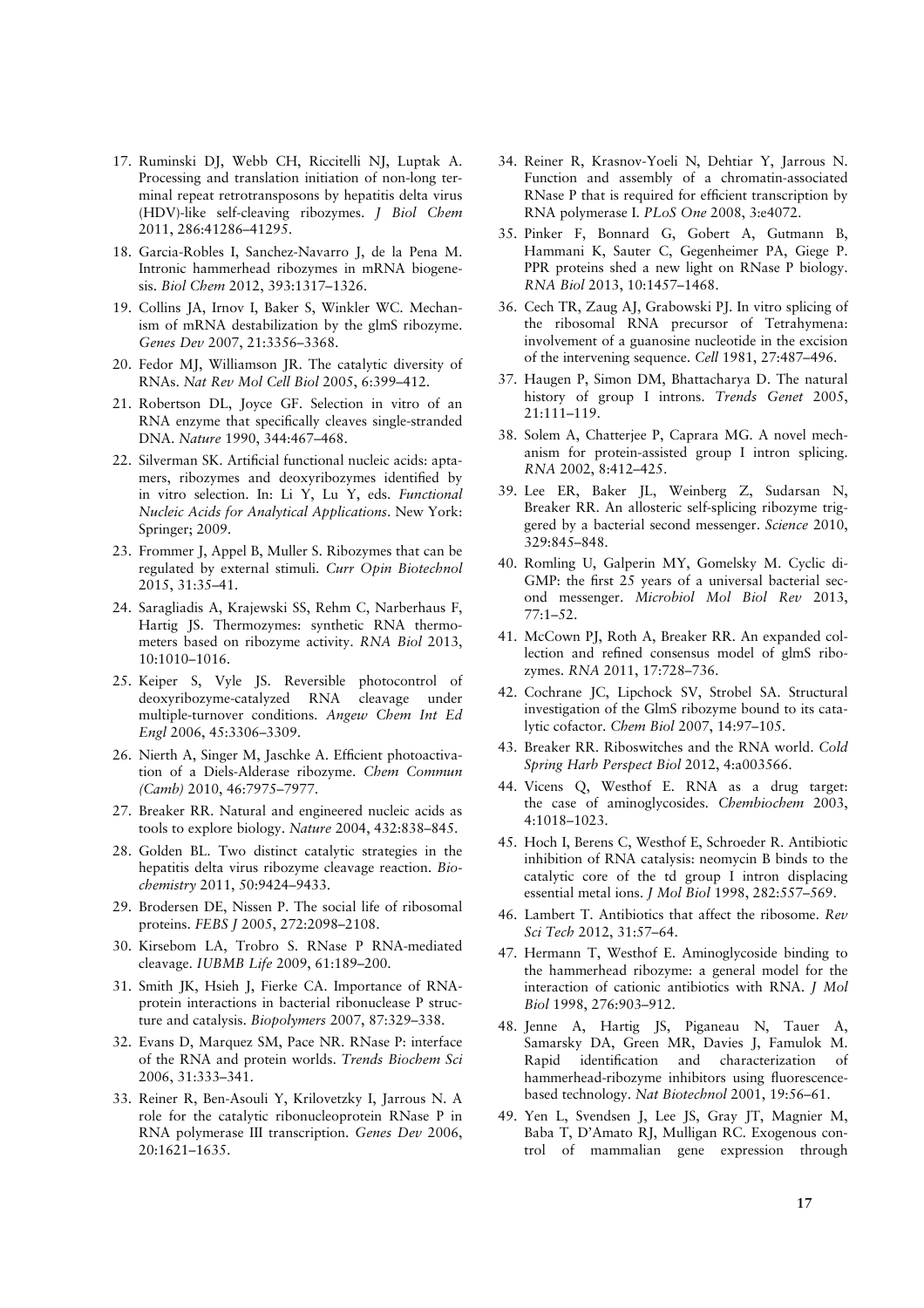modulation of RNA self-cleavage. *Nature* 2004, 431:471–476.

- 50. Weinberg Z, Wang JX, Bogue J, Yang J, Corbino K, Moy RH, Breaker RR. Comparative genomics reveals 104 candidate structured RNAs from bacteria, archaea, and their metagenomes. *Genome Biol* 2010,  $11 \cdot R$  31
- 51. Perreault J, Weinberg Z, Roth A, Popescu O, Chartrand P, Ferbeyre G, Breaker RR. Identification of hammerhead ribozymes in all domains of life reveals novel structural variations. *PLoS Comput Biol* 2011, 7:e1002031.
- 52. Porta H, Lizardi PM. An allosteric hammerhead ribozyme. *Biotechnology* 1995, 13:161–164.
- 53. Sargueil B, Pecchia DB, Burke JM. An improved version of the hairpin ribozyme functions as a ribonucleoprotein complex. *Biochemistry* 1995, 34:7739–7748.
- 54. Tang J, Breaker RR. Rational design of allosteric ribozymes. *Chem Biol* 1997, 4:453–459.
- 55. Hartig JS, Najafi-Shoushtari SH, Grune I, Yan A, Ellington AD, Famulok M. Protein-dependent ribozymes report molecular interactions in real time. *Nat Biotechnol* 2002, 20:717–722.
- 56. Beaudoin JD, Perreault JP. Potassium ions modulate a G-quadruplex-ribozyme's activity. *RNA* 2008, 14:1018–1025.
- 57. Amontov S, Jaschke A. Controlling the rate of organic reactions: rational design of allosteric Diels-Alderase ribozymes. *Nucleic Acids Res* 2006, 34:5032–5038.
- 58. Lam BJ, Joyce GF. Autocatalytic aptazymes enable ligand-dependent exponential amplification of RNA. *Nat Biotechnol* 2009, 27:288–292.
- 59. Robertson MP, Ellington AD. Design and optimization of effector-activated ribozyme ligases. *Nucleic Acids Res* 2000, 28:1751–1759.
- 60. Hall B, Hesselberth JR, Ellington AD. Computational selection of nucleic acid biosensors via a slip structure model. *Biosens Bioelectron* 2007, 22:1939–1947.
- 61. Penchovsky R. Computational design of allosteric ribozymes as molecular biosensors. *Biotechnol Adv* 2014, 32:1015–1027.
- 62. Soukup GA, Breaker RR. Engineering precision RNA molecular switches. *Proc Natl Acad Sci USA* 1999, 96:3584–3589.
- 63. Soukup GA, Emilsson GA, Breaker RR. Altering molecular recognition of RNA aptamers by allosteric selection. *J Mol Biol* 2000, 298:623–632.
- 64. Piganeau N, Jenne A, Thuillier V, Famulok M. An allosteric ribozyme regulated by doxycyline. *Angew Chem Int Ed Engl* 2000, 39:4369–4373.
- 65. Piganeau N, Thuillier V, Famulok M. In vitro selection of allosteric ribozymes: theory and experimental validation. *J Mol Biol* 2001, 312:1177–1190.
- 66. Strohbach D, Novak N, Muller S. Redox-active riboswitching: allosteric regulation of ribozyme activity by ligand-shape control. *Angew Chem Int Ed Engl* 2006, 45:2127–2129.
- 67. Jose AM, Soukup GA, Breaker RR. Cooperative binding of effectors by an allosteric ribozyme. *Nucleic Acids Res* 2001, 29:1631–1637.
- 68. Kertsburg A, Soukup GA. A versatile communication module for controlling RNA folding and catalysis. *Nucleic Acids Res* 2002, 30:4599–4606.
- 69. Gu H, Furukawa K, Breaker RR. Engineered allosteric ribozymes that sense the bacterial second messenger cyclic diguanosyl 5'-monophosphate. *Anal Chem* 2012, 84:4935–4941.
- 70. Najafi-Shoushtari SH, Famulok M. Competitive regulation of modular allosteric aptazymes by a small molecule and oligonucleotide effector. *RNA* 2005, 11:1514–1520.
- 71. Helm M, Petermeier M, Ge B, Fiammengo R, Jaschke A. Allosterically activated Diels-Alder catalysis by a ribozyme. *J Am Chem Soc* 2005, 127:10492–10493.
- 72. Lee HW, Robinson SG, Bandyopadhyay S, Mitchell RH, Sen D. Reversible photo-regulation of a hammerhead ribozyme using a diffusible effector. *J Mol Biol* 2007, 371:1163–1173.
- 73. Seetharaman S, Zivarts M, Sudarsan N, Breaker RR. Immobilized RNA switches for the analysis of complex chemical and biological mixtures. *Nat Biotechnol* 2001, 19:336–341.
- 74. Hesselberth JR, Robertson MP, Knudsen SM, Ellington AD. Simultaneous detection of diverse analytes with an aptazyme ligase array. *Anal Biochem* 2003, 312:106–112.
- 75. Knudsen SM, Lee J, Ellington AD, Savran CA. Ribozyme-mediated signal augmentation on a masssensitive biosensor. *J Am Chem Soc* 2006, 128:15936–15937.
- 76. Sun C, Liu X, Feng K, Jiang J, Shen G, Yu R. An aptazyme-based electrochemical biosensor for the detection of adenosine. *Anal Chim Acta* 2010, 669:87–93.
- 77. Ayukawa S, Sakai Y, Kiga D. An aptazyme-based molecular device that converts a small-molecule input into an RNA output. *Chem Commun (Camb)* 2012, 48:7556–7558.
- 78. Jenne A, Gmelin W, Raffler N, Famulok M. Realtime characterization of ribozymes by fluorescence resonance energy transfer (FRET). *Angew Chem Int Ed Engl* 1999, 38:1300–1303.
- 79. Vaish NK, Dong F, Andrews L, Schweppe RE, Ahn NG, Blatt L, Seiwert SD. Monitoring posttranslational modification of proteins with allosteric ribozymes. *Nat Biotechnol* 2002, 20:810–815.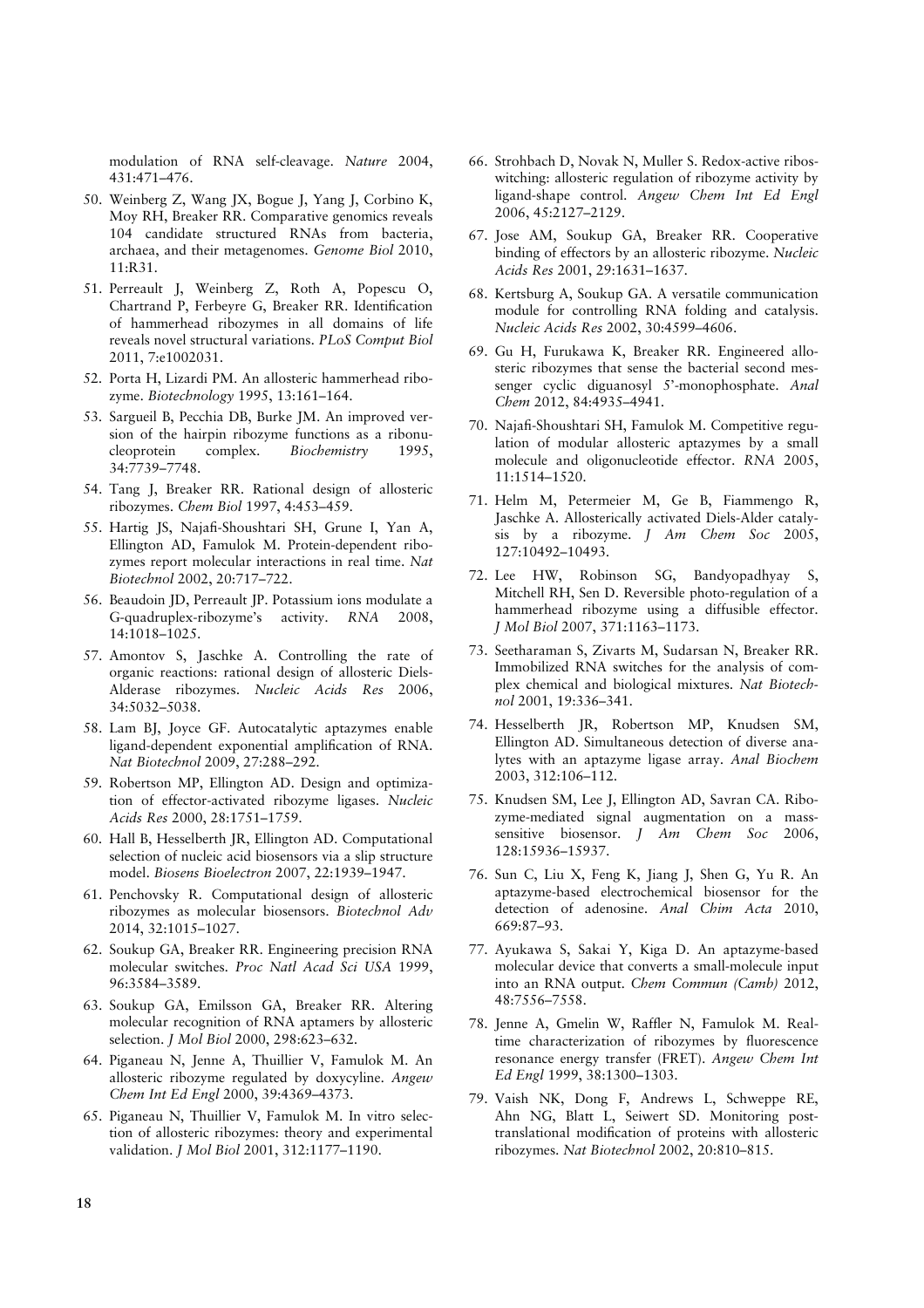- 80. Srinivasan N, Kilburn JD. Combinatorial approaches to synthetic receptors. *Curr Opin Chem Biol* 2004, 8:305–310.
- 81. Sekella PT, Rueda D, Walter NG. A biosensor for theophylline based on fluorescence detection of ligand-induced hammerhead ribozyme cleavage. *RNA* 2002, 8:1242–1252.
- 82. Hartig JS, Famulok M. Reporter ribozymes for realtime analysis of domain-specific interactions in biomolecules: HIV-1 reverse transcriptase and the primer-template complex. *Angew Chem Int Ed Engl* 2002, 41:4263–4266.
- 83. Ogawa A, Maeda M. Easy design of logic gates based on aptazymes and noncrosslinking gold nanoparticle aggregation. *Chem Commun (Camb)* 2009, (31):4666–4668.
- 84. Kuwabara T, Warashina M, Tanabe T, Tani K, Asano S, Taira K. A novel allosterically transactivated ribozyme, the maxizyme, with exceptional specificity in vitro and in vivo. *Mol Cell* 1998, 2:617–627.
- 85. Robertson MP, Ellington AD. In vitro selection of an allosteric ribozyme that transduces analytes to amplicons. *Nat Biotechnol* 1999, 17:62–66.
- 86. Vauleon S, Müller S. External regulation of hairpin ribozyme activity by an oligonucleotide effector. *Chembiochem* 2003, 4:220–224.
- 87. Burke DH, Ozerova ND, Nilsen-Hamilton M. Allosteric hammerhead ribozyme TRAPs. *Biochemistry* 2002, 41:6588–6594.
- 88. Najafi-Shoushtari SH, Mayer G, Famulok M. Sensing complex regulatory networks by conformationally controlled hairpin ribozymes. *Nucleic Acids Res* 2004, 32:3212–3219.
- 89. Komatsu Y, Yamashita S, Kazama N, Nobuoka K, Ohtsuka E. Construction of new ribozymes requiring short regulator oligonucleotides as a cofactor. *J Mol Biol* 2000, 299:1231–1243.
- 90. Wang DY, Lai BHY, Feldman AR, Sen D. A general approach for the use of oligonucleotide effectors to regulate the catalysis of RNA-cleaving ribozymes and DNAzymes. *Nucleic Acids Res* 2002, 30:1735–1742.
- 91. Wang DY, Lai BHY, Sen D. A general strategy for effector-mediated control of RNA-cleaving ribozymes and DNA enzymes. *J Mol Biol* 2002, 318:33–43.
- 92. Penchovsky R, Breaker RR. Computational design and experimental validation of oligonucleotidesensing allosteric ribozymes. *Nat Biotechnol* 2005, 23:1424–1433.
- 93. Bartel DP, Szostak JW. Isolation of new ribozymes from a large pool of random sequences. *Science* 1993, 261:1411–1418.
- 94. Komatsu Y, Nobuoka K, Karino-Abe N, Matsuda A, Ohtsuka E. In vitro selection of hairpin ribozymes

activated with short oligonucleotides. *Biochemistry* 2002, 41:9090–9098.

- 95. Penchovsky R, Kostova GT. Computational selection and experimental validation of allosteric ribozymes that sense a specific sequence of human telomerase reverse transcriptase mRNAs as universal anticancer therapy agents. *Nucleic Acid Ther* 2013, 23:408–417.
- 96. Hartig JS, Grune I, Najafi-Shoushtari SH, Famulok M. Sequence-specific detection of micro-RNAs by signal-amplifying ribozymes. *J Am Chem Soc* 2004, 126:722–723.
- 97. Penchovsky R. Engineering integrated digital circuits with allosteric ribozymes for scaling up molecular computation and diagnostics. *ACS Synth Biol* 2012, 1:471–482.
- 98. Wieland M, Fussenegger M. Engineering molecular circuits using synthetic biology in mammalian cells. *Annu Rev Chem Biomol Eng* 2012, 3:209–234.
- 99. Werstuck G, Green MR. Controlling gene expression in living cells through small molecule-RNA interactions. *Science* 1998, 282:296–298.
- 100. Thompson KM, Syrett HA, Knudsen SM, Ellington AD. Group I aptazymes as genetic regulatory switches. *BMC Biotechnol* 2002, 2:21.
- 101. Win MN, Smolke CD. A modular and extensible RNA-based gene-regulatory platform for engineering cellular function. *Proc Natl Acad Sci USA* 2007, 104:14283–14288.
- 102. Wittmann A, Suess B. Selection of tetracycline inducible self-cleaving ribozymes as synthetic devices for gene regulation in yeast. *Mol Biosyst* 2011, 7:2419–2427.
- 103. Link KH, Guo L, Ames TD, Yen L, Mulligan RC, Breaker RR. Engineering high-speed allosteric hammerhead ribozymes. *Biol Chem* 2007, 388:779–786.
- 104. Kato Y, Kuwabara T, Warashina M, Toda H, Taira K. Relationships between the activities in vitro and in vivo of various kinds of ribozyme and their intracellular localization in mammalian cells. *J Biol Chem* 2001, 276:15378–15385.
- 105. Carothers JM, Goler JA, Juminaga D, Keasling JD. Model-driven engineering of RNA devices to quantitatively program gene expression. *Science* 2011, 334:1716–1719.
- 106. Wieland M, Hartig JS. Improved aptazyme design and in vivo screening enable riboswitching in bacteria. *Angew Chem Int Ed Engl* 2008, 47:2604–2607.
- 107. Nomura Y, Zhou L, Miu A, Yokobayashi Y. Controlling mammalian gene expression by allosteric hepatitis delta virus ribozymes. *ACS Synth Biol* 2013, 2:684–689.
- 108. Auslander S, Ketzer P, Hartig JS. A ligand-dependent hammerhead ribozyme switch for controlling mammalian gene expression. *Mol Biosyst* 2010, 6:807–814.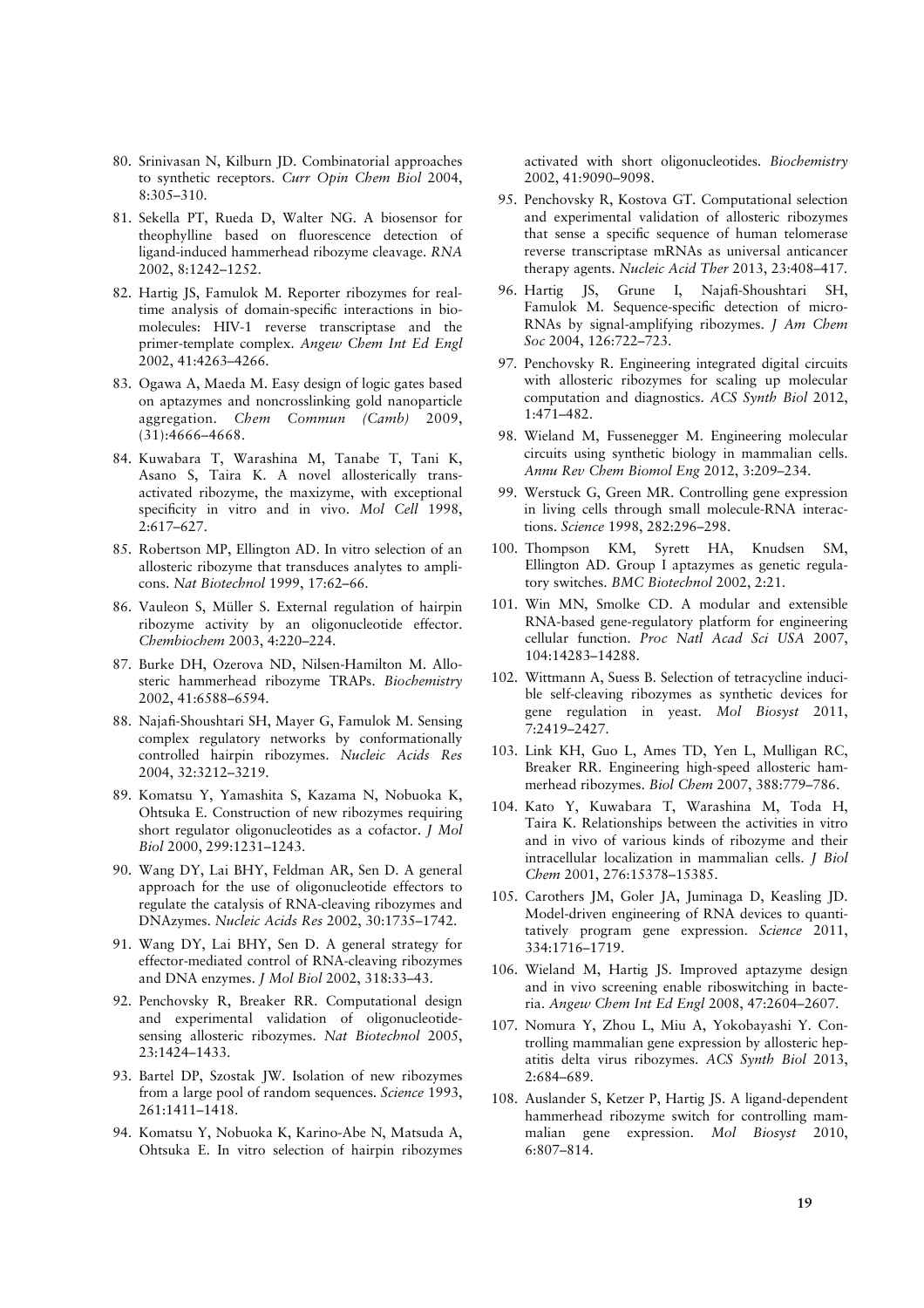- 109. Topp S, Gallivan JP. Random walks to synthetic riboswitches—a high-throughput selection based on cell motility. *Chembiochem* 2008, 9:210–213.
- 110. Nomura Y, Yokobayashi Y. Dual selection of a genetic switch by a single selection marker. *Biosystems* 2007, 90:115–120.
- 111. Lynch SA, Gallivan JP. A flow cytometry-based screen for synthetic riboswitches. *Nucleic Acids Res* 2009, 37:184–192.
- 112. Klauser B, Atanasov J, Siewert LK, Hartig JS. Ribozyme-based aminoglycoside switches of gene expression engineered by genetic selection in *S*. *cerevisiae*. *ACS Synth Biol* 2015, 4:516–525.
- 113. Townshend B, Kennedy AB, Xiang JS, Smolke CD. High-throughput cellular RNA device engineering. *Nat Methods* 2015, 12:989–994.
- 114. Ogawa A, Maeda M. Aptazyme-based riboswitches as label-free and detector-free sensors for cofactors. *Bioorg Med Chem Lett* 2007, 17:3156–3160.
- 115. Ogawa A, Maeda M. An artificial aptazyme-based riboswitch and its cascading system in *E*. *coli*. *Chembiochem* 2008, 9:206–209.
- 116. Wieland M, Gfell M, Hartig JS. Expanded hammerhead ribozymes containing addressable three-way junctions. *RNA* 2009, 15:968–976.
- 117. Wieland M, Benz A, Klauser B, Hartig JS. Artificial ribozyme switches containing natural riboswitch aptamer domains. *Angew Chem Int Ed Engl* 2009, 48:2715–2718.
- 118. Feng X, Liu L, Duan X, Wang S. An engineered riboswitch as a potential gene-regulatory platform for reducing antibacterial drug resistance. *Chem Commun (Camb)* 2011, 47:173–175.
- 119. Smolke CD, Keasling JD. Effect of gene location, mRNA secondary structures, and RNase sites on expression of two genes in an engineered operon. *Biotechnol Bioeng* 2002, 80:762–776.
- 120. Ogawa A, Maeda M. A novel label-free biosensor using an aptazyme-suppressor-tRNA conjugate and an amber mutated reporter gene. *Chembiochem* 2008, 9:2204–2208.
- 121. Berschneider B, Wieland M, Rubini M, Hartig JS. Small-molecule-dependent regulation of transfer RNA in bacteria. *Angew Chem Int Ed Engl* 2009, 48:7564–7567.
- 122. Saragliadis A, Hartig JS. Ribozyme-based transfer RNA switches for post-transcriptional control of amino acid identity in protein synthesis. *J Am Chem Soc* 2013, 135:8222–8226.
- 123. Klauser B, Saragliadis A, Auslander S, Wieland M, Berthold MR, Hartig JS. Post-transcriptional Boolean computation by combining aptazymes controlling mRNA translation initiation and tRNA activation. *Mol Biosyst* 2012, 8:2242–2248.
- 124. Wieland M, Berschneider B, Erlacher MD, Hartig JS. Aptazyme-mediated regulation of 16S ribosomal RNA. *Chem Biol* 2010, 17:236–242.
- 125. Wachter A. Riboswitch-mediated control of gene expression in eukaryotes. *RNA Biol* 2010, 7:67–76.
- 126. Agop-Nersesian C, Pfahler J, Lanzer M, Meissner M. Functional expression of ribozymes in Apicomplexa: towards exogenous control of gene expression by inducible RNA-cleavage. *Int J Parasitol* 2008, 38:673–681.
- 127. Young DD, Garner RA, Yoder JA, Deiters A. Lightactivation of gene function in mammalian cells via ribozymes. *Chem Commun (Camb)* 2009, 5:568–570.
- 128. Win MN, Smolke CD. Higher-order cellular information processing with synthetic RNA devices. *Science* 2008, 322:456–460.
- 129. Wieland M, Auslander D, Fussenegger M. Engineering of ribozyme-based riboswitches for mammalian cells. *Methods* 2012, 56:351–357.
- 130. Beilstein K, Wittmann A, Grez M, Suess B. Conditional control of mammalian gene expression by tetracycline-dependent hammerhead ribozymes. *ACS Synth Biol* 2015, 4:526–534.
- 131. Chen YY, Jensen MC, Smolke CD. Genetic control of mammalian T-cell proliferation with synthetic RNA regulatory systems. *Proc Natl Acad Sci USA* 2010, 107:8531–8536.
- 132. Wei KY, Smolke CD. Engineering dynamic cell cycle control with synthetic small molecule-responsive RNA devices. *J Biol Eng* 2015, 9:21.
- 133. Ketzer P, Kaufmann JK, Engelhardt S, Bossow S, von Kalle C, Hartig JS, Ungerechts G, Nettelbeck DM. Artificial riboswitches for gene expression and replication control of DNA and RNA viruses. *Proc Natl Acad Sci USA* 2014, 111:E554–E562.
- 134. Bell CL, Yu D, Smolke CD, Geall AJ, Beard CW, Mason PW. Control of αvirus-based gene expression using engineered riboswitches. *Virology* 2015, 483:302–311.
- 135. Scott WG, Horan LH, Martick M. The hammerhead ribozyme: structure, catalysis, and gene regulation. *Prog Mol Biol Transl Sci* 2013, 120:1–23.
- 136. Strobel B, Klauser B, Hartig JS, Lamla T, Gantner F, Kreuz S. Riboswitch-mediated attenuation of transgene cytotoxicity increases adeno-associated virus vector yields in HEK-293 cells. *Mol Ther* 2015, 23:1582–1591.
- 137. Kumar D, An CI, Yokobayashi Y. Conditional RNA interference mediated by allosteric ribozyme. *J Am Chem Soc* 2009, 131:13906–13907.
- 138. Bloom RJ, Winkler SM, Smolke CD. Synthetic feedback control using an RNAi-based gene-regulatory device. *J Biol Eng* 2015, 9:5.